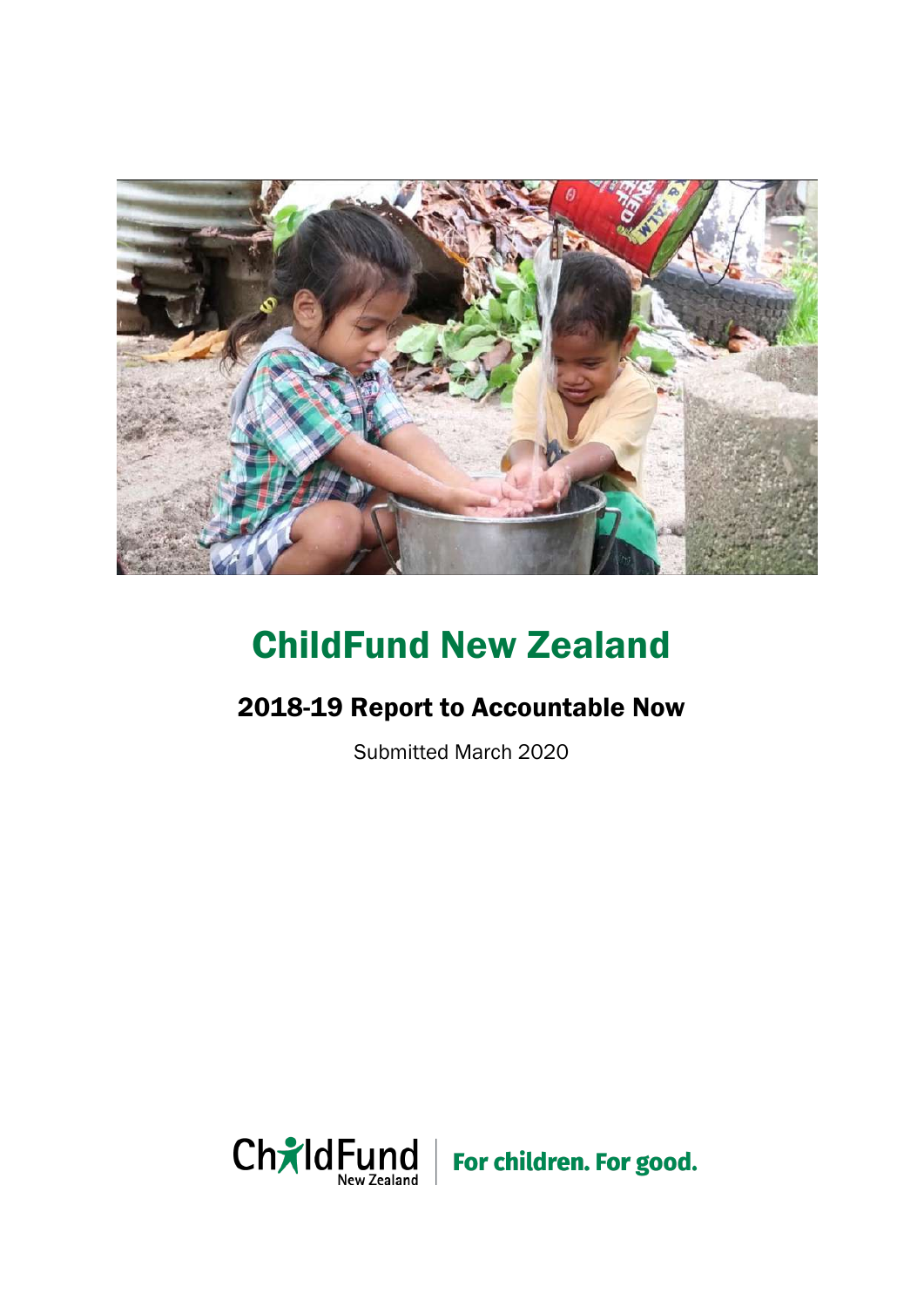### 2018-19 Accountability Report

©ChildFund New Zealand

Full or partial reproduction of this document by any means or procedure is permissible, provided that the source is duly cited and the text is not used for commercial purposes.

Report prepared by: Shona Jennings, Director of Impact.

We welcome your feedback on the information contained in this annual Accountability Report. Please contact Shona Jennings (shona@childfund.org.nz) with any comments or suggestions you may have.

> ChildFund New Zealand Limited is a registered New Zealand charity, Company Number 467883; Charity reg CC10081

Situated at 6/17 Albert Street, P.O. Box 105630, Auckland City 1143, New Zealand. [www.childfund.org.nz](http://www.childfund.org.nz/)



Cover photograph: Children washing their hands in Kiribati. Photograph by Blair Millar.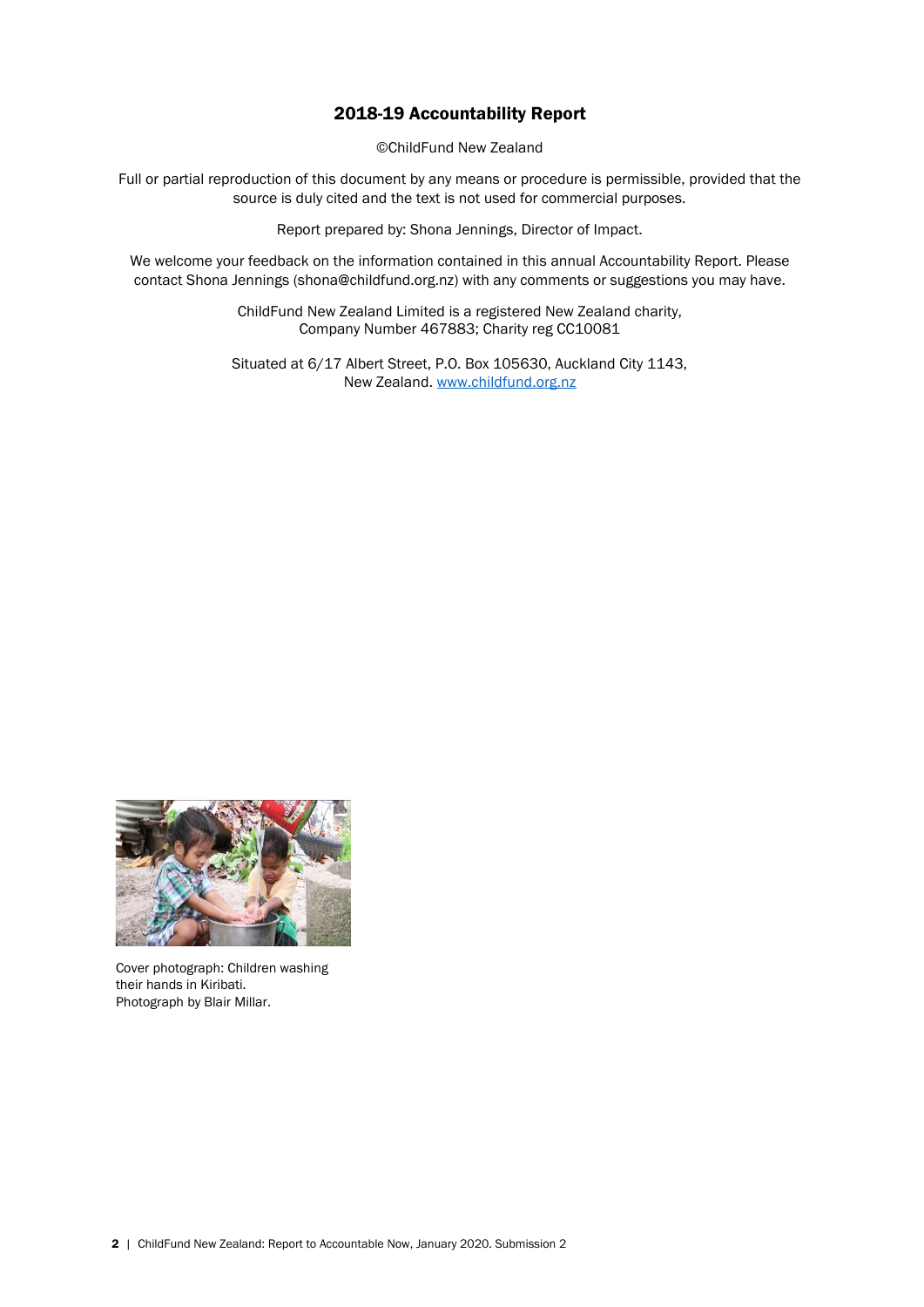## **Contents**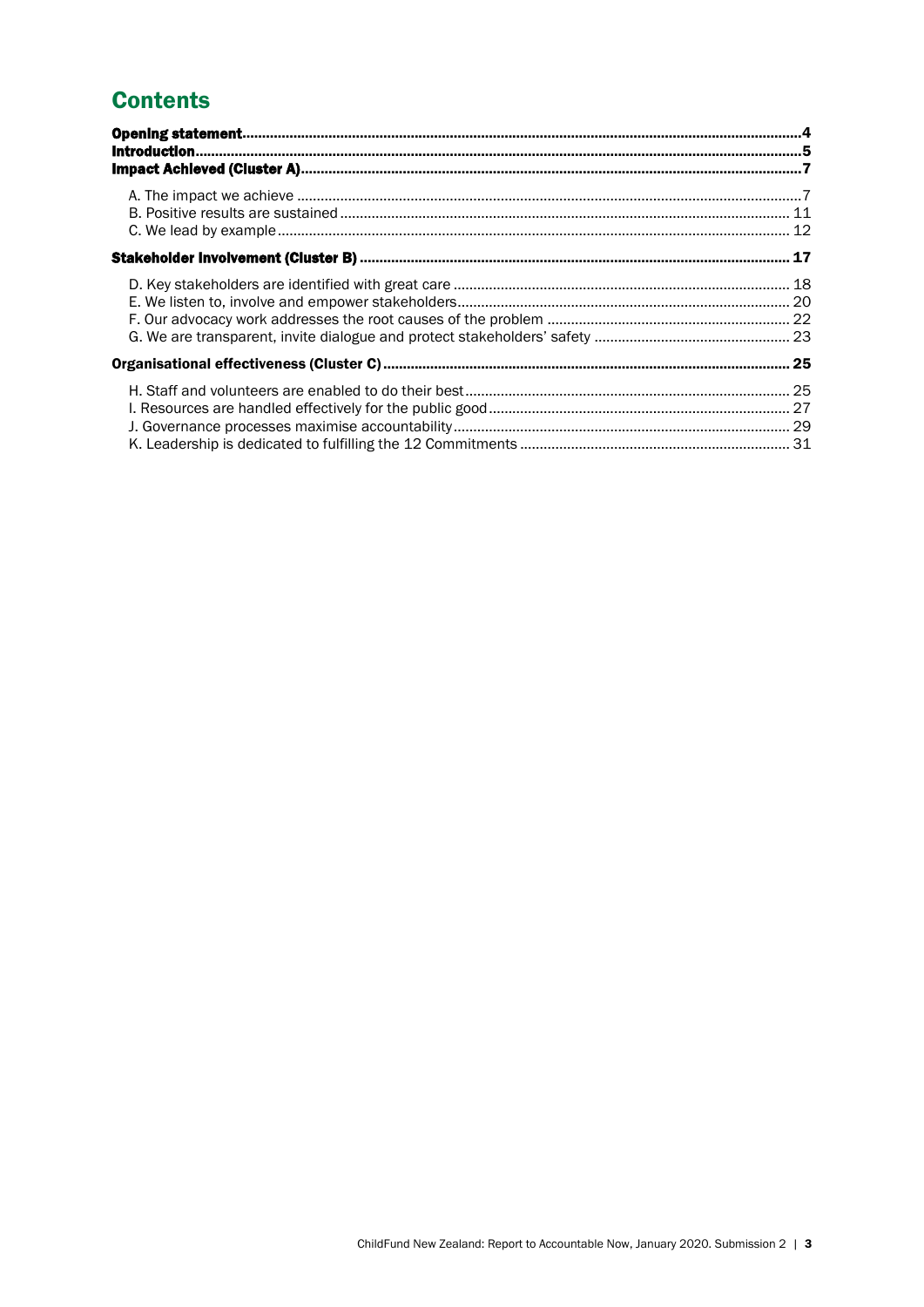### Message from the CEO

I am pleased to submit ChildFund New Zealand's second report to Accountable Now, covering the 2018- 2019 financial year. Our inaugural report was submitted less than a year ago, but in line with Accountable Now requirements, this report brings us closer on track with AN's requested submission dates (within twelve months of the end of the financial year), which ChildFund New Zealand commits to, going forward.

The words 'consolidation' and 'preparation' sum up our year. Not particularly exciting words, but absolutely essential as we look to our future: they are the runway from which we can take-off. Our Finance and Donor Services Team have continued to master our new data management system – not always successfully, as some glitches in the build of it have led to instances of donor double-charging. When this happens, our supporters are unfairly impacted and ChildFund's reputation suffers. Every occurence helps us iron out the chinks, but we regret there are any incidents at all. The good news is we are seeing returns as well from the new data management system. For instance, our Arrears team report that a job that took almost a month previously is now taking just a few hours to complete, due to automation. The hours won-back allow the team to focus on more positive supporter services.

Our Programmes team has manoeuvred their way through an intensive ten-month process with the New Zealand Government's Ministry of Foreign Affairs and Trade (MFAT). As one of three pilot organisations applying for MFAT's new funding mechanism, ChildFund had to pass through several intensive steps to demonstrate sound programming, alignment with MFAT, and commitment to shared partnership principles. Also included was a rigorous due-diligence process. The advantage of the new partnership is that MFAT and ChildFund will enter a five-year funding arrangement, so that rather than apply for contestable grants at sixmonthly intervals over this time, funds are secured for an agreed programme of work until 2025.

Our staff has reduced from 22 in the last report to 20 now, with some short-term contracts coming to an end. With a smaller staff, we have committed to an office move and are seeking a co-working space with diverse businesses which will help generate the dynamism for the high-performing and entrepreneurial culture we have been building within ChildFund. The way we work has changed considerably in the past four years – the traditional phone-based sales and service function is significantly reduced, and we are experiencing (and encouraging) a more flexible work force. This results in fewer face-to-face meetings, which are usually shorter in length and involve smaller groups, along with more of the team working remotely during the week. Along with this, we have been working with an HR consultant to consider the skills we want to help build in staff, such as critical thinking, strong relationship management, and business accumen, and how we adjust our training and processes.

ChildFund New Zealand has also engaged more deeply with our main Alliance partner across the Tasman Sea, ChildFund Australia. January 2019 started with an external review and recommendations of how we build our work together in the Pacific. We met to form a plan, which we were able to consolidate further through the programme design process for the MFAT grant. The different structures of our two teams (their team comprising technical experts; our team more community development-focussed) makes for a symbiotic relationship – and one we wish to cement further as the MFAT grant commences in July 2020. Adoption of a shared monitoring, evaluation and learning framework also helps bring our two Antipodean agencies closer together, making our work more aligned, coordinated and efficient.

At the Board level, we have appointed three new members. From very diverse backgrounds – technically, and culturally – they will add new thinking to the governance of ChildFund New Zealand.

With all of these changes, ChildFund New Zealand is ready to soar.

<span id="page-3-0"></span>Coul Bown

Paul Brown, CEO, ChildFund New Zealand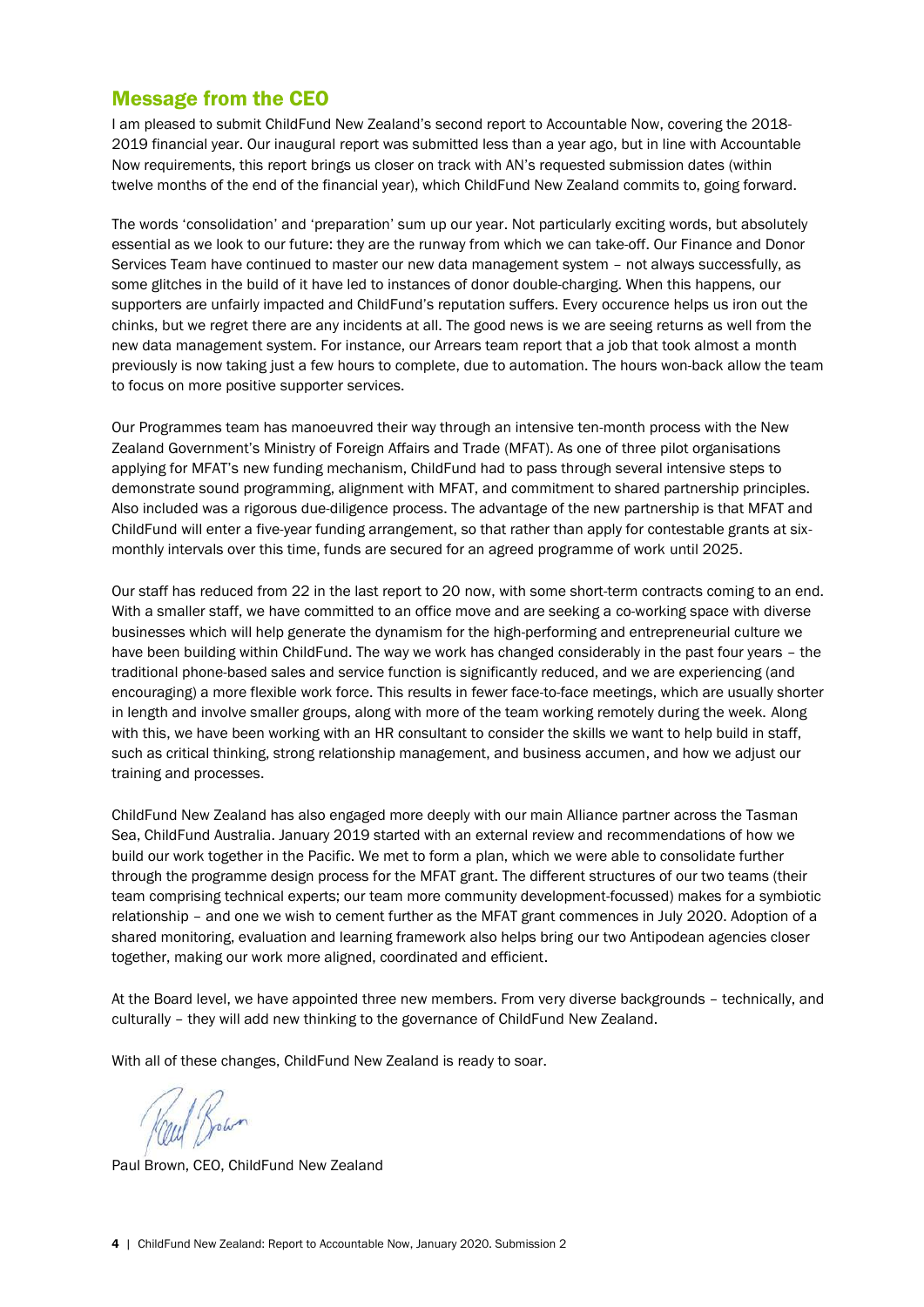## Introduction

ChildFund New Zealand commenced operations on 19 June, 1990, as Christian Children's Fund of New Zealand Limited. On 1 July 2005, we changed our name to ChildFund New Zealand Limited. We are a nonpolitical, secular organisation. ChildFund New Zealand fundraises (through sponsorship, appeals and grants) around NZ\$13 million each year, and remits at least 70 percent of these funds overseas to benefit children and their families. We have a staff of 20, operating from Auckland, New Zealand.

ChildFund New Zealand is also a member of the ChildFund Alliance – a cluster of 11 independent, childrights and development organisations operating globally, who collectively achieve impact in over 60 countries for more than 12 million children and their families. ChildFund New Zealand supports the Country Programmes of other Alliance members in 22 countries, and we oversee our own Country Programme in Kiribati through ChildFund Kiribati, a locally-registered organisation formed in 2017. ChildFund Kiribati is a wholly-owned subsidiary of ChildFund New Zealand Limited, employing nine people in Tarawa, Kiribati.

### Colour Code Self-Assessment

ChildFund New Zealand has self-assessed their performance against each of Accountable Now's reporting criteria, using the following colour code.

#### Colour Code Self-Assessment Level 1

No policies, procedures, or other documents are provided to explain the member's approach. There is no improvement plan in place, or there is a plan but no actions have been taken yet.

#### Colour Code Self-Assessment Level 2

Policies, procedures, or other documents explaining the member's approach are provided, but no evidence or examples have been shared to show how these work in practice. A plan to address the commitment has been established and first steps have been taken to fulfil it.

#### Colour Code Self-Assessment Level 3

In addition to policies, procedures, or other documents explaining the member's approach, systematic evidence or examples have been provided to show how these work in practice. Results, progress, and ambitions for further improvement are documented.

#### Colour Code Self-Assessment Level 4

The commitment is fully addressed and in addition to the above, there is evidence that the (approach to the) commitment has been fully embedded into the organisation's practice.

## An explanation of ChildFund New Zealand: Scope of coverage

### About ChildFund New Zealand

ChildFund New Zealand joined Accountable Now as an affiliate member in May 2018 and submitted its first report in April 2019. This report follows closely on the heels of that report, to bring the organisation closer in line with Accountable Now annual requirements. Financial and other audited documents present information between 1 July 2018 and 30 June 2019, however the narrative incorporates how we function currently as of March 2020, when this report was submitted.

As agreed with Accountable Now concerning the scope of individual ChildFund Alliance members' reporting requirements, where the reporting questions refer to programmes, ChildFund New Zealand's external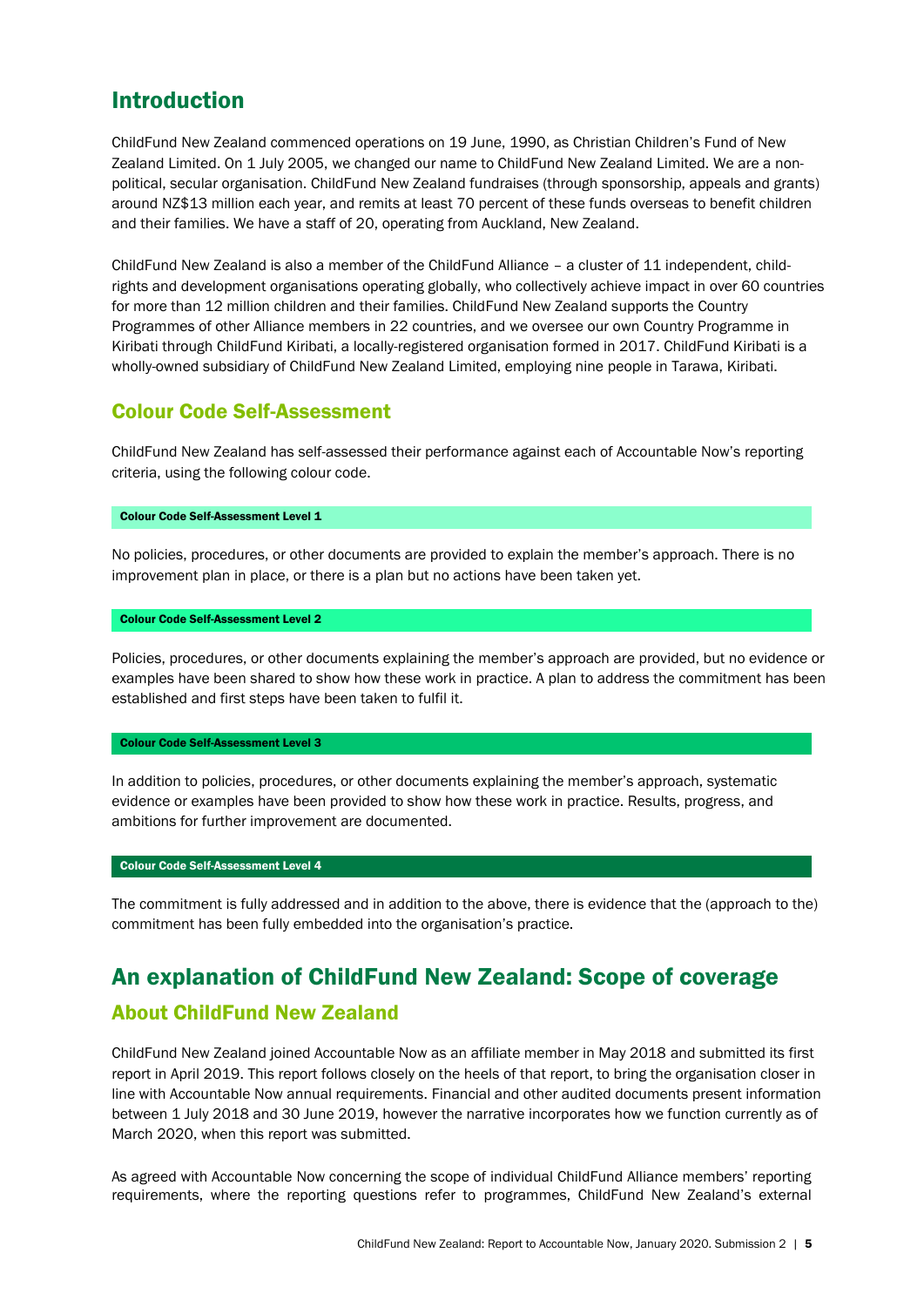stakeholders, and partnerships, the focus should be on ChildFund New Zealand's efforts in Kiribati and the Solomon Islands (plus any other countries in which they led programmes in the reporting period).

Under question K3, ChildFund New Zealand is involved in implementing programmes under ChildFund International's lead, in Kenya, Sri Lanka and Zambia, and under ChildFund Australia's lead in Timor-Leste and Vietnam (further explained, below). ChildFund New Zealand also facilitates sponsorship in 13 other countries managed by these two Alliance partners. This scope can extend further at times of humanitarian crisis, when we will work with Alliance (and occassionally other) partners to support urgent needs. All programming follows shared standards which are regularly reviewed by the ChildFund Alliance Programme Committee. In 2020, we will be moving New Zealand sponsorship to only the five countries mentioned above, where we can exert a greater level of accountability for donor funds. Readers should refer to ChildFund International and ChildFund Australia's reports concerning details around external stakeholders in those programme countries.

Partnership questions consider how ChildFund New Zealand works with ChildFund International and ChildFund Australia, and where we work directly with local partners.

This report demonstrates how ChildFund New Zealand performs against the 12 Accountability Commitments, relevant to our relationships and jurisdiction.

### The focus of this report

In Kiribati, ChildFund New Zealand oversees operations and funds the work of our locally-formed subsidiary, ChildFund Kiribati. ChildFund Kiribati was established in January 2017 and is largely funded through a grant from the New Zealand government. During this reporting period, ChildFund has extended its work with 460 households to over 1,000 households in the geographic area of Betio. Finance, policies and systems are overseen by ChildFund New Zealand, ensuring a high level of direct accountability.

In specific communities in four countries (Kenya, Zambia, Sri Lanka and Vietnam), ChildFund supports 9,000 sponsored children and their families, as well as many more enrolled children who have been identified by the community as the most deprived, excluded and vulnerable. In these communities, we have a much closer relationship than in other areas where we have sponsored children, and much higher numbers of children. While the ChildFund Alliance member working with these countries implements the Country Plan and determines the focus and approach for sponsorship funds, ChildFund New Zealand has relationships with the Country Offices and their associated Community-Based Organisations (CBOs) in what we call a 'Dedicated Programme Area<sup>'1</sup>. Significant supplementary funding over and above sponsorship is provided in these communities, and projects are implemented in close collaboration with ChildFund New Zealand. To help guide this relationship and funding needs, and to ensure we work towards the community's self-reliance or 'graduation' from ChildFund New Zealand support, we create plans with them called Road Maps.

In another two countries – Papua New Guinea and Timor-Leste – ChildFund New Zealand is a significant grant funder and project partner. We currently have 932 sponsored children in Timor-Leste, but will shortly be moving to a Community Sponsorship model and funding will be project-focussed. In both instances, we work mainly with the Country Office to support their plans.

<span id="page-5-0"></span>ChildFund has an accountability relationship with the 8,525 generous sponsors who support our work and a further 2,978 people who give to a regular-giving programme called Child Essentials.

**<sup>.</sup>** <sup>1</sup> Note that throughout this document, the Country Office and CBO will be differentiated by the terms 'CBO Local Partner' or 'Country Office'. Where both are referred to, they will be called the 'local partners'.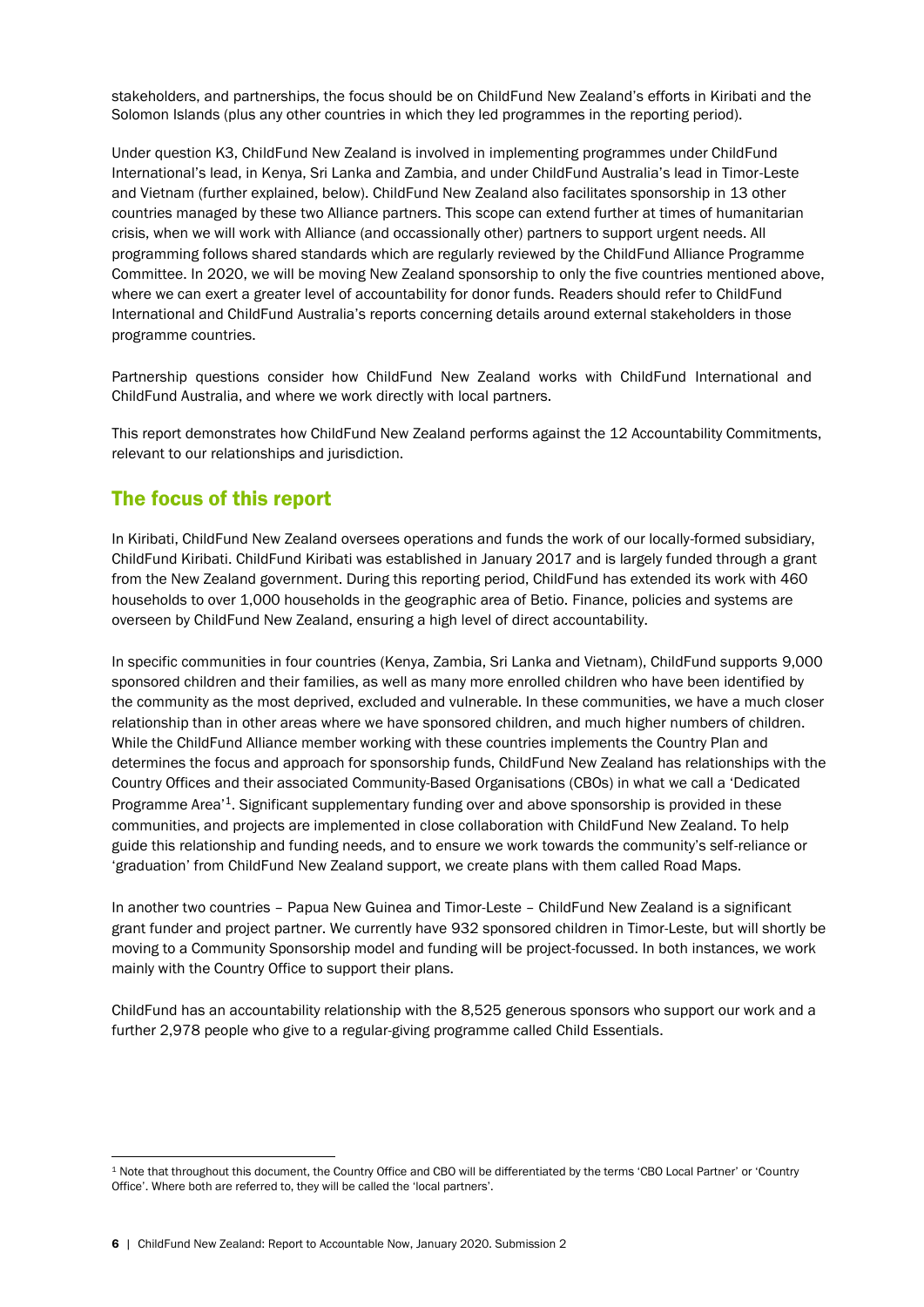## Impact Achieved (Cluster A)

### <span id="page-6-0"></span>A. The impact we achieve

### 1. Mission statement and theory of change

#### Colour Code Self-Assessment Level 4

ChildFund New Zealand's vision is a world in which all children and youth thrive, and in which all children and youth enjoy their rights and achieve their full potential. ChildFund's work directly supports the United Nations' Sustainable Development Goals (particularly Goals 1, 3, 4, 5, 10, 11, 16) as well as SDG 17 as we seek value-adding collaborations.

The **theory of change** presented in our 2019 report (with its headline focus on Assets, Participation and Agency and Voice)<sup>2</sup> continues to guide our work, but its implementation has been further enhanced by the adoption of an accompanying Monitoring, Evaluation, Research and Learning (MERL) Framework. This framework was adapted from that of our ChildFund Alliance partner, ChildFund Australia, with whom we have continued to work collaboratively – particularly as we expand our work together in the Pacific. As a shared framework, we will now have a common understanding about 'pathways to change' across several themes, including health, education, child protection, social and emotional wellbeing and disaster risk reduction. ChildFund New Zealand's framework contains an additional pathway to ChildFund Australia's: livelihoods.

#### Theory of change

- The basic needs of children are met: Building human, capital, natural and social assets around the child and their caregivers;
- Children and youth participate for change: Building the confidence, sense of self-worth and resilience of children and youth (power within), the voice, agency and ability of people to bring about the changes they want in their lives (power to); and in some cases, promoting collective action (power with);
- Children and youth are protected and have a sense of wellbeing: Ensuring that people are protected from risks in their physical and social environment; and
- **Micro, meso, macro:** From households to communities to formal, national support structures, strengthening the accessibility, quality and responsiveness of systems through which social services are delivered.

The MERL framework is presented overleaf. Supporting this framework is a methodology which enables ChildFund to generate discussion, learning and decision-making to improve the effectiveness of ChildFund New Zealand's projects and development approaches, and bring about better outcomes for people in poverty. It articulates the types of information required by ChildFund to understand the extent to which its activities bring results and deliver impact, captured using a headline data guide, supplemented by deepdive research. From this we can learn to improve the effectiveness of our approaches.

The development of this framework has been particularly useful as we have embarked this year on designing a five-year, six-country programme of work (our IMPACT<sup>3</sup> programme) with our major funder, the New Zealand Government's Ministry of Foreign Affairs and Trade (MFAT), through their Negotiated Partnership Fund. As one of three pilot NGOs involved in this process, we worked closely with MFAT as they shifted from funding disparate projects to supporting a programme with focussed outcomes linking both of our theories of change.

Over the course of 2020, ChildFund New Zealand will now establish a digital platform to record and help analyse the information we will capture through the MERL process. The anticipated start of our IMPACT programme is July 2020.

**.** 

<sup>2</sup> <https://accountablenow.org/members/childfund-new-zealand/>

<sup>3</sup> IMPACT stands for 'Inspiring and Motivating Pacific and Asian Communities for Tomorrow'.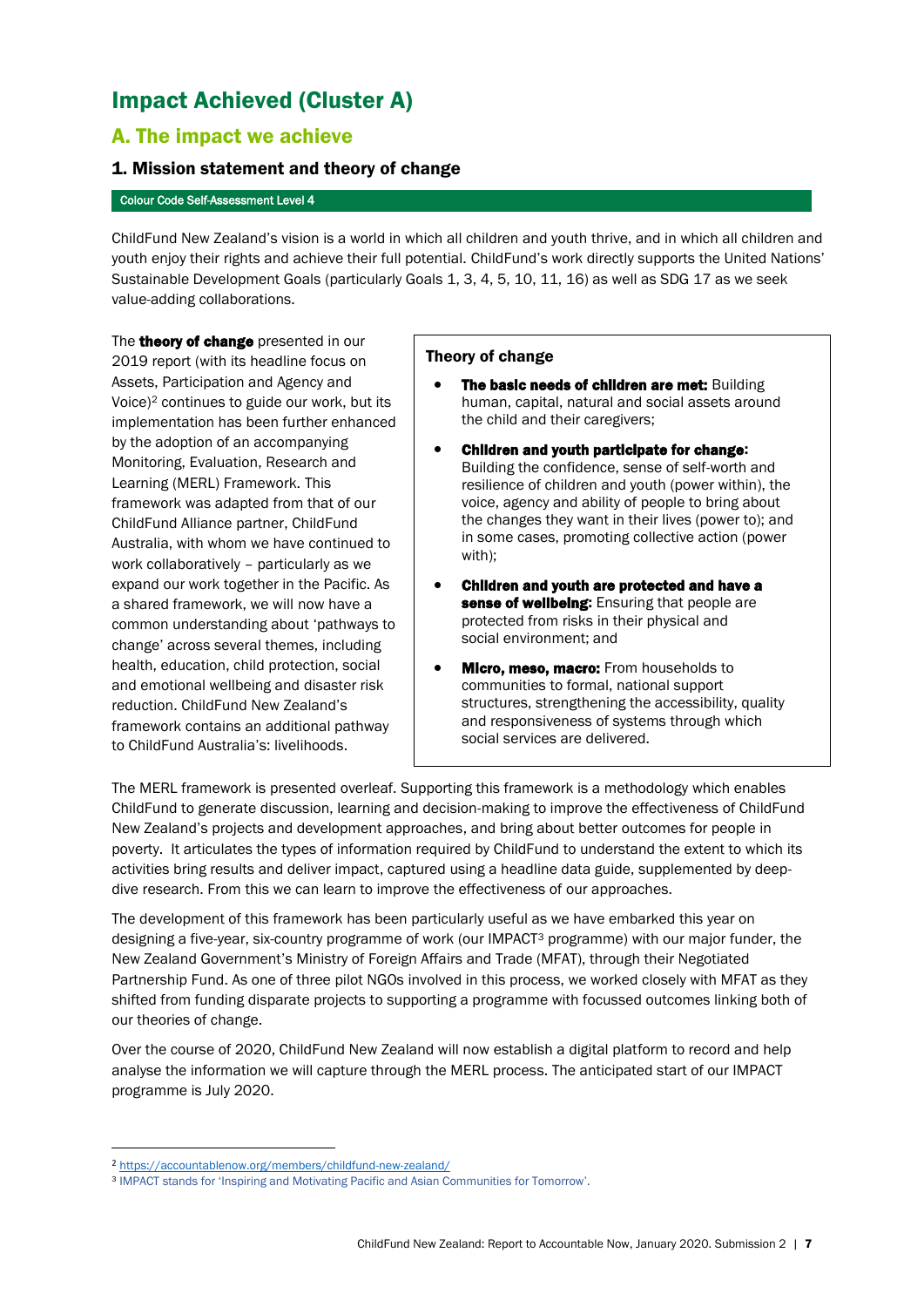## **ChildFund New Zealand MFI Framework**

Partnership & collaboration with....



### Common Approaches....

#### Macro

Region to global advocacy; regional sector-based campaigns and programmes

#### Meso

Capacity building of govt, System strengthening Contributing to national fora /policy, Advocating to govt

#### Micro

Community-based infrastructure. Awareness raising and capacity building. Strengthening local networks Organisational capacity, Capacity building of people & frontline services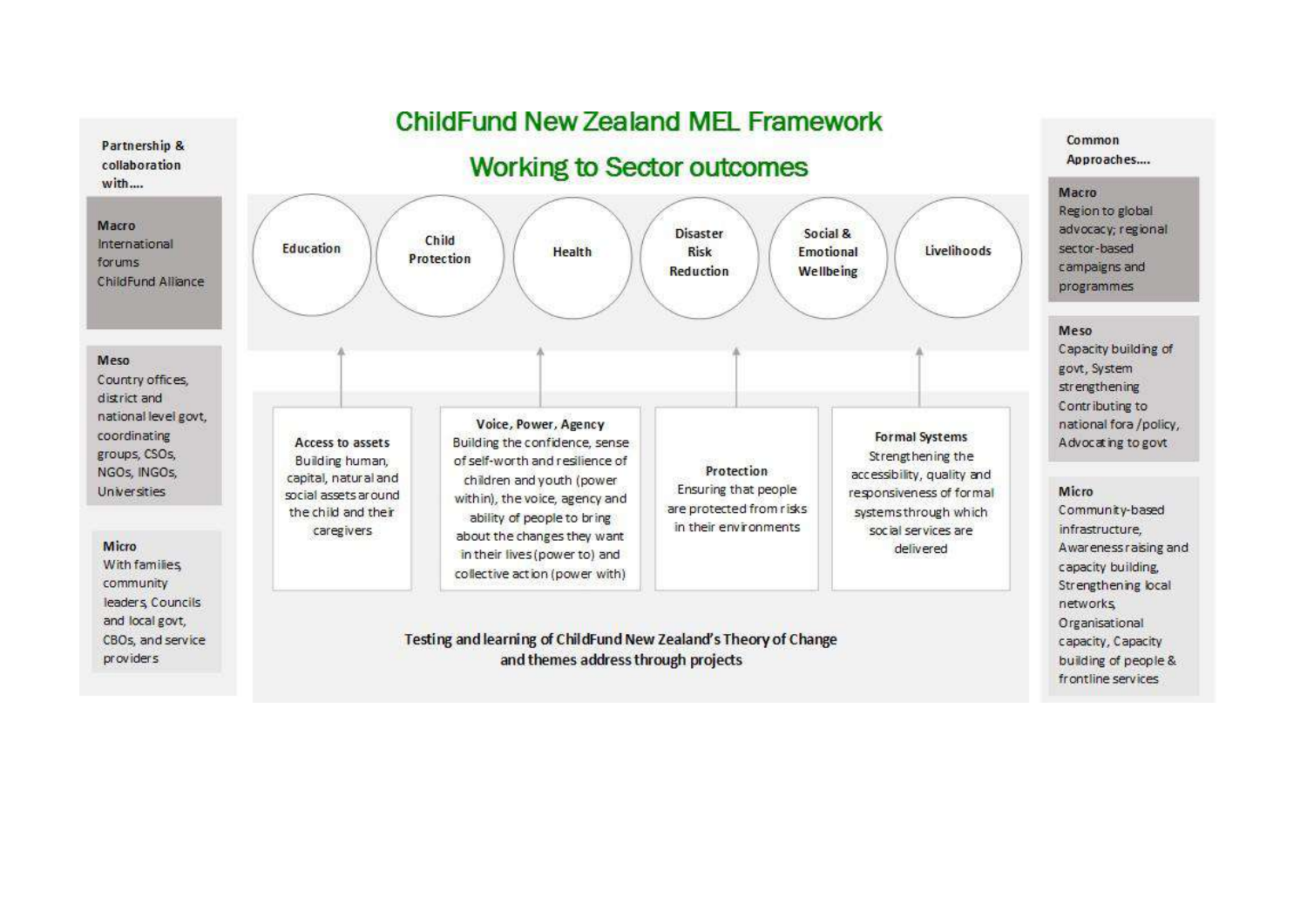### 2. Key strategic indicators and involvement of stakeholders

#### Colour Code Self-Assessment Level 3

ChildFund developed its current Strategic Plan in 2017. We have six pillars, which guide our annual operational plans and measures around those plans, and link to the development of staff key performance indicators.



ChildFund New Zealand's strategic plan measures first and foremost the success of what we are trying to achieve: enabling children and youth to thrive. We do this through our *Thrive survey* in Road Map countries, which we trialled with our local partners in 2019. These measures were designed to capture progress on Road Maps, which are plans set by the community through an intensive and documented participatoryplanning process. They are, therefore, the issues the community sees as important. Five 'thrive' measures are captured in these countries, in addition to the measures undertaken by our Alliance partners who lead the programmes there, and in Category 3 countries. The first baseline reports arrived in May 2019. (see below in *Progress Achieved* and *Difficulties Encountered* for more discussion on this).

We also track '*mean completion of Road Maps'*. In 2019, we grew progress towards the completion of our Road Maps by 5% from a baseline in 2018 of 35%, achieving our target for the year. What this means is that, of all the plans we made with the community, 40% of the work we have determined to do together has been completed. One issue we have found with this as a measure is that our Adaptive Programme Approach is not linear. Therefore the Road Maps (and their budgets) shift as opportunities arise and community priorities realign. With a limited pool of funding available, Local Partners need to determine whether the funding goes to 'this' or 'that' and discuss with us variations from Road Map plans.

We did not quite meet our *distribution percentage* goal (72%), achieving the result of 71.3% of every dollar raised being remitted to our programmes.

See also I2 for Scorecard reporting against Strategic Indicators.

A large body of work has been taking place across the ChildFund Alliance as we prepare for a new strategic plan from 2021. Members across the ChildFund Alliance (from country office to Alliance member and Secretariat staff) are participating in this strategic development, ensuring we are a relevant alliance for all – from country level to global. The ChildFund New Zealand team has been leading the Alliance value proposition component, with members of the team comprising representatives across the Alliance, as well as country offices. The new Alliance strategy will lead to an iterative review of the ChildFund New Zealand strategy in 2021.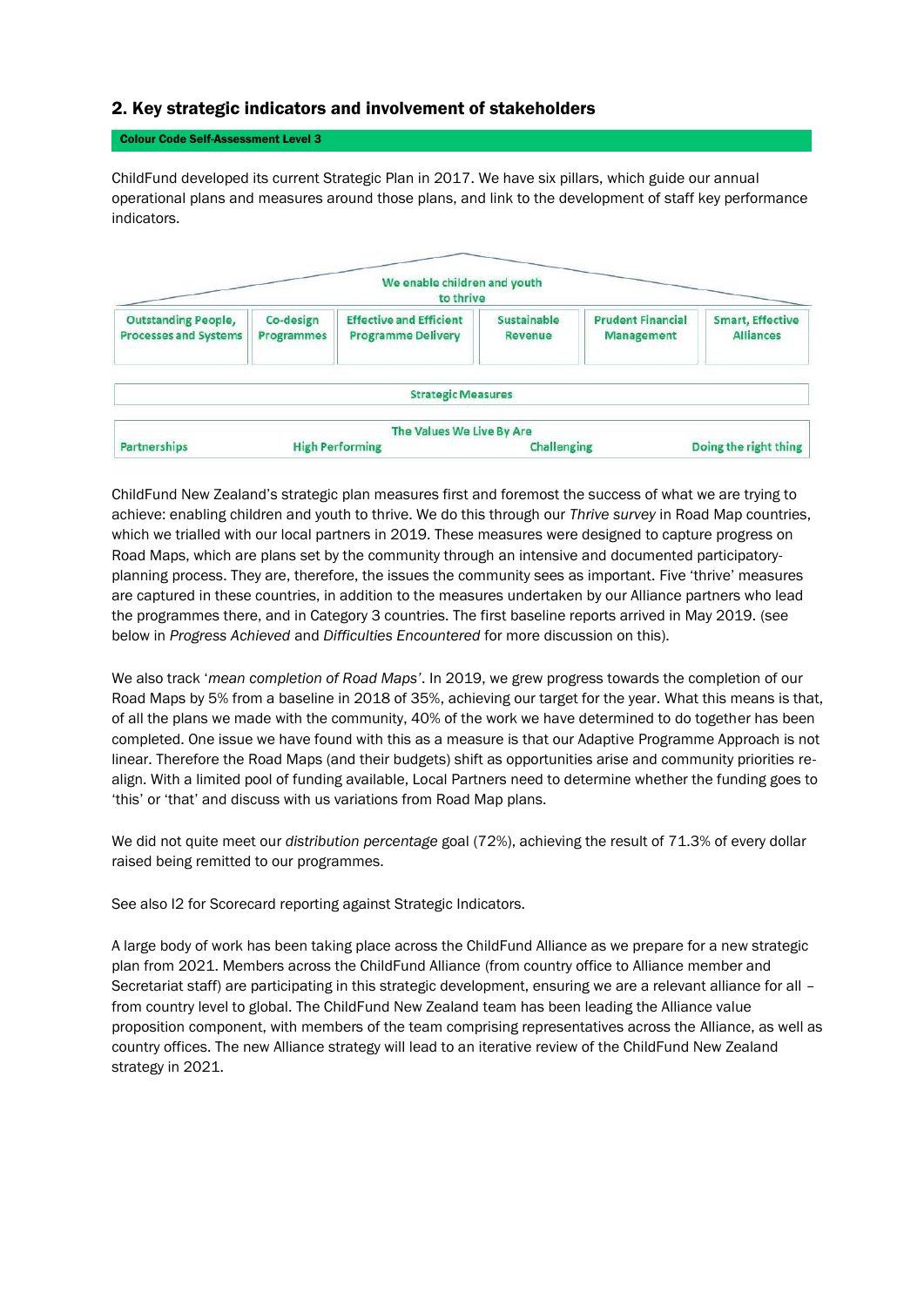#### 3. Progress achieved and difficulties encountered against indicators

#### Colour Code Self-Assessment Level 3

As noted above, to assess ChildFund New Zealand's progress against our strategic goals, we conduct a *Thrive* survey with our Road Map countries. Our in-country teams conducted the first surveys at the beginning of 2019. While the survey used was the same across all four countries, the information gathered was not consistently presented or analysed by each country. For instance, ChildFund Vietnam conducted a thorough proposal (guided by the ChildFund Australia lead office), but ChildFund Sri Lanka, Kenya and Zambia were impacted by a staff change at ChildFund International (their lead Alliance member) and did not receive the same level of support. Due to the intensive work commitments at ChildFund New Zealand over the past five months (the MFAT design work), we also didn't have the staff capacity to provide the guidance required to ensure consistency. It is not too late to address this in the coming months, but it does mean the data is not available to share at this time (we had expected to share it by August 2019). The exercise did indicate a flaw in our plan to measure annually: some local partners invested considerable time and energy into gathering the information and preparing reports. We are currently reflecting on what value collecting this information annually adds – if it is viable or sustainable. For instance, three-yearly reporting may be more appropriate and likely to provide more reliable measurements.

ChildFund is not only interested in the progress in Road Map countries, but across all our work. However, most other analysis is completed at the project level. ChildFund New Zealand's Adaptive Approach requires us to be agile – asking at regular check-in points: "What are we trying to do? How should we do it? and, How might we do it better?" Indicators determined during the project design set targets around the results we are seeking. Every new project has a baseline, which (depending on its duration and complexity), is followed by midline and endline surveys.

While baselines/midlines/endlines and other surveys - such as knowledge, attitude, practice (KAP) surveys – provide an insight into progress, in-depth research with project participants, government and other stakeholders rounds-out the story. It is here that we can also dig deeper to learn people's thoughts and feelings about our work – of which a positive perception is critical. For example in Kiribati, *Positive Places to Live* is a two-phase project with each phase running for two years, designed to trial a multi-sectoral, holistic development model to bring about behaviour change through proactive household planning to improve physical, social and economic health at individual, household and community levels. After a period of 18 months, a midline KAP survey was conducted to indicate if the desired understanding and behaviour change the project aimed for was actually occurring.

The KAP survey revealed that aspects of ChildFund's activities at community and household level were providing good results, particularly in relation to knowledge, attitudes and practice around disaster preparedness. In other areas (budgeting, food safety, handwashing after defecation, and rubbish disposal), results were also more positive at midline – however not positive enough for ChildFund to consider moving away from the households. While the thinking in the design phase was to replicate the lessons from Phase One in another location, the findings of the evaluation revealed that it was premature to move to another location.

ChildFund also wanted to learn people's perception of the project, and so we engaged an i-Kiribati consultant to meet with the community to learn how they felt the project was performing. The researcher was able to draw out some important recommendations from people involved in the Positive Places to Live Project, and also from government and other stakeholders – for instance, increasing the involvement of local authorities in motivating communities to fully participate in ChildFund's activities.

In other countries, ChildFund New Zealand measures against the results frameworks developed for individual projects. The completion report for one project – Resilient Livelihoods – working with 1,400 households in Vietnam, was completed in December 2019. On the outcome 1: *Food security is improved*, we reported that 76% of households now regularly eat three meals a day, and 24% have three meals a day with irregular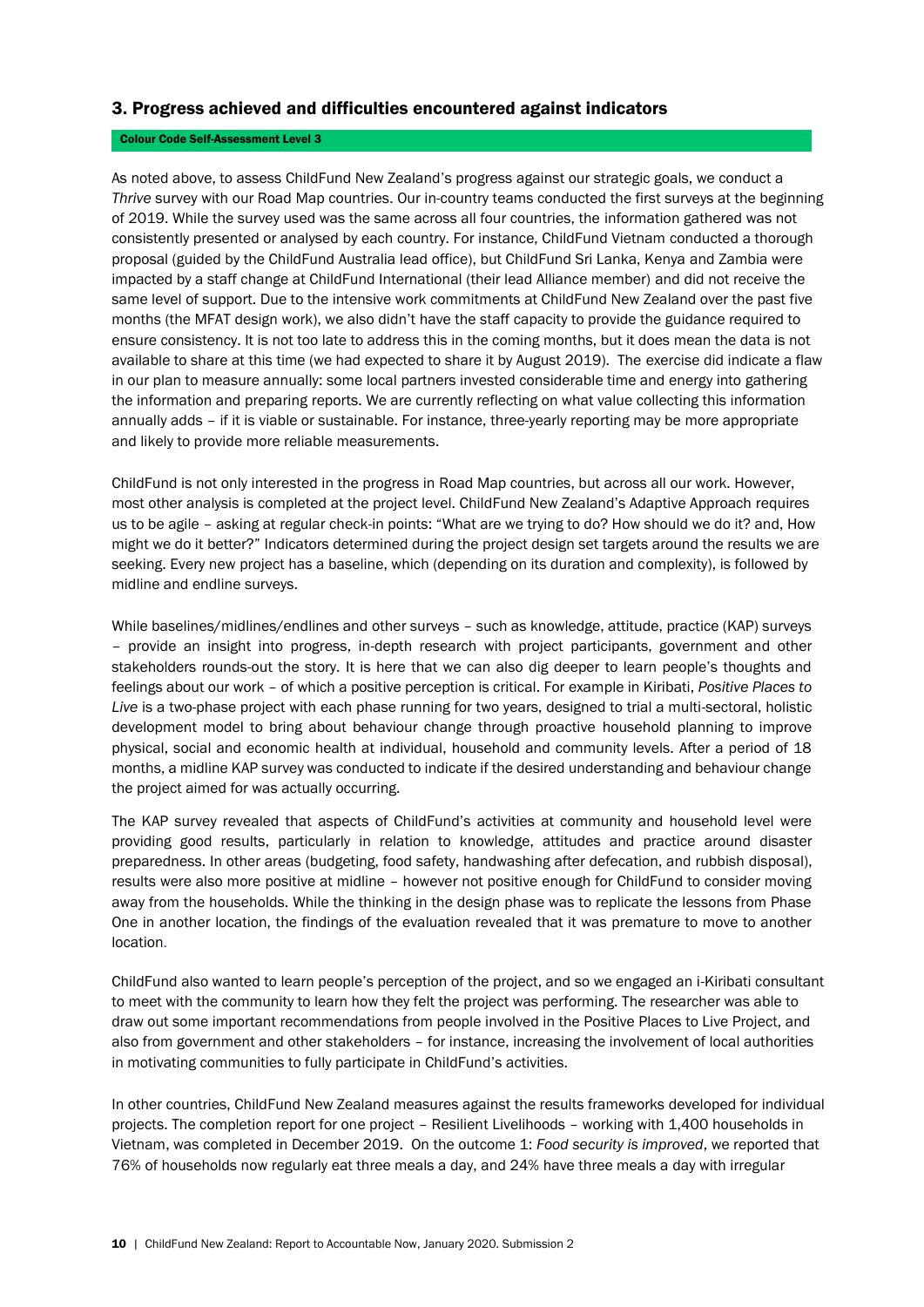breakfast, against a baseline of 36%. On Outcome 2: *Household income is increased*, we were pleased to find 80% of households participating in the Activity increased their annual incomes.

#### 4. Significant events or changes relevant to governance and accountability

#### Colour Code Self-Assessment Level 3

New agreements were signed with our two main ChildFund Alliance partners, ChildFund Australia and ChildFund International, in 2019. In line with the Road Map approach, we are now striving to meet financial targets for partner communities, as opposed to 'number of sponsored children'. This allows the local partners (community-based organisations and country offices) to plan better and for there to be more transparency around how the funds are being spent towards Road Map delivery (and to track our Mean Completion of Road Maps strategic targets).

A major due diligence assessment was conducted on ChildFund New Zealand by BDO for New Zealand's Ministry of Foreign Affairs and Trade (MFAT) in May-July of 2019, including in-person document and system reviews. MFAT have changed their partnership model with New Zealand NGOs, opting for a model where they partner with just a few selected NGOs for five-year funding agreements. ChildFund was chosen as one of three pilot NGOs to be involved in this process. The pre-approval process (assessing whether a partnership would proceed) proved to be a time-consuming activity: 475 hours of staff time went into the Negotiated Partnerships process up until the end of August 2019 – and we added many more additional hours after we were accepted as partners, and went on to design the pogramme with our local partners.

BDO assessed ChildFund across 21 criteria, ChildFund received a 'low risk' rating in 14 categories, and 'minor risk' category in seven areas. The assessment scale included five risk levels: low, minor, moderate, high and very high. One outcome of the assessment was the development of a Humanitarian Policy.

ChildFund New Zealand's Board met nine times in 2019. Three new Board members and an Executive Committee member were recruited with a goal of introducing greater diversity to the Board structure. Our Board members' profiles can be read here [https://www.childfund.org.nz/board.](https://www.childfund.org.nz/board)

### <span id="page-10-0"></span>B. Positive results are sustained

#### 1. Sustainability of work beyond the project cycle

#### Colour Code Self-Assessment Level 3

In our Road Map countries where we have a long history with local partners and the community (often over 10 years), ChildFund New Zealand has developed 10-year plans that work towards easing ChildFund's support from the community. These programme plans incorporate multiple projects and are holistic and layered. The engagement of the local partner and community is key to developing and implementing the plans. These plans can be found her[e https://www.childfund.org.nz/news-and-stories/mapping-the-road](https://www.childfund.org.nz/news-and-stories/mapping-the-road-ahead)[ahead](https://www.childfund.org.nz/news-and-stories/mapping-the-road-ahead)

In Kiribati we have been building the foundation for a Road Map approach. This involves supporting ChildFund Kiribati to build the community's and local authority's trust in them. Our work in Kiribati is largely behaviour-change related, and involves a household approach and working with out-of-school youth, as well as with the local training institution and Council. We commissioned an external review of the programme this year, which indicated that we should continue and strengthen the path we're on and engage the Council more fully. This was followed by discussions at a full Council meeting, after which ChildFund was invited to become a standing member of the relevant coordination committees. This will lead to increased participation, coordination and sustainability.

Our work in Solomon Islands is still developing, and our approach there has been to say: what local organisations have a plan we can support that fits our ambition for children to thrive? We sought an organisation with their own passion and vision that we could reinforce. The Honiara City Council Youth division had, for nine years, harboured a plan to provide counselling services to youth. We linked them with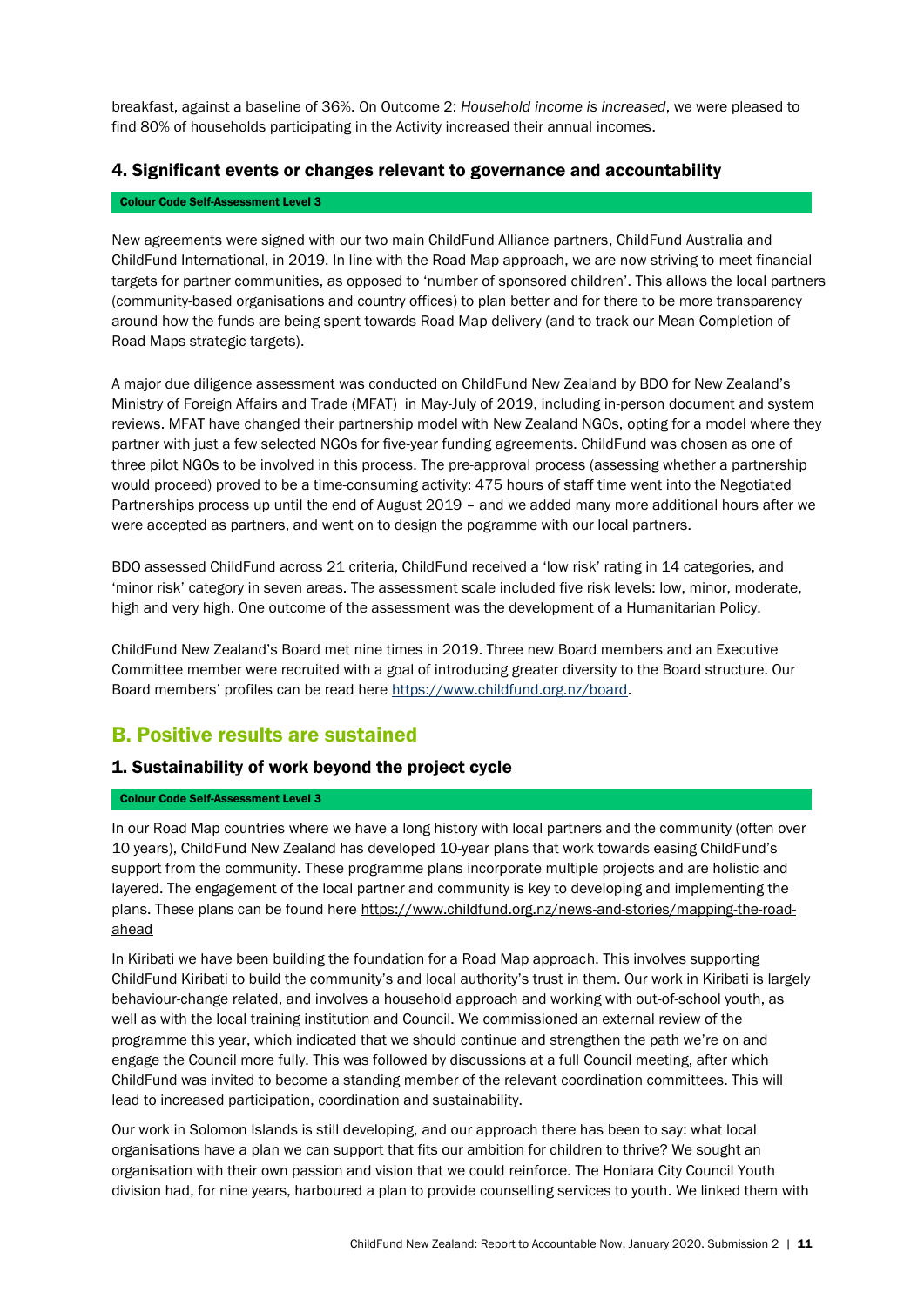technical expertise, and built a project that is currently seeing ChildFund New Zealand support training for 18 youth workers and four counsellors, as well as two support staff to provide oversight and administration. Resources for the youth workers are being developed, a support structure is in place, the venue is being built, and a five year funding plan is underway. The development of a sustainability plan is part of the project.

Prior to the commitment of any project, ChildFund New Zealand's Programme Team use an assessment process to review the proposal. We use a format that assesses Sustainability, Appropriateness, Feasibility and Empowerment (see D2). Where projects intersect with ChildFund Australia's work or programme countries, we conduct a shared Programme Quality Review assessment where sustainability is always a primary review-point.

For humanitarian responses, this decision is extended to the Fundraising and Communications team and CEO. ChildFund New Zealand commits to working with organisations who follow the Humanitarian Charter and Minimum Standards in Humanitarian Response.

### 2. Lessons learned in this period; how they have been shared and used to improve future work

#### Colour Code Self-Assessment Level 3

<span id="page-11-0"></span>This has been an important learning year for ChildFund New Zealand because of three key shifts in the way we operate and behave.

The first significant learning was with ChildFund Australia as we sought to grow our work in the Pacific. ChildFund New Zealand and ChildFund Australia have been strong Alliance partners for many years, with ChildFund New Zealand supporting work in Vietnam, Timor-Leste and Papua New Guinea. Four years ago, a decision was made to expand our reach in the Pacific. As a result, we signed a Pacific Collaboration agreement that gave ChildFund Australia oversight of Papua New Guinea, and ChildFund New Zealand oversight of Kiribati. We agreed that programmes in other Pacific islands would be developed collaboratively. Consultants were brought in initially to guide the relationship, and since then there has been a strong collegial desire to move forward together. To this end, we held a planning meeting in May in Sydney, and another in September. ChildFund New Zealand also attended their Partnership and Programme workshop in December. As noted previously, we adopted a common monitoring, evaluation, research and learning framework. We are now looking at ways to record data that can be aggregated across our work. In addition, as noted in B1, we agreed to peer review each other's project designs via a Project Quality Review Committee. The lesson: Draw on each other's strengths.

The second key learning in the past year has been our relationship with the Ministry of Foreign Affairs and Trade, MFAT. MFAT developed a new way of working with NGOs based on partnership and adaptive programming. To enter into this partnership, ChildFund had to prove capability of managing programmes. Capability mapping involved demonstrating: **a full design / appraisal cycle** – clearly demonstrating our approach to contextual analysis and how this informs design, and how appraisal systems are used to provide further quality assurance on areas of good development practice; Working Programmatically including how we think programmatically; Partner Engagement, particularly our approach and system for engagement with local partner NGOs/ CSOs: Monitoring, Evaluation and Learning: How we capture, institutionalise and share our learning; and **Humanitarian Response** highlighting how we respond to disaster and humanitarian emergencies. We were found to have particular strengths in the Working Programmatically and Partnerships domains. Particular strengths included our openness to adopting new approaches (e.g. Asset-Based Community Development approach); Demonstrated commitment to working 'programmatically', working within networks and alliances to influence decision makers, in alignment with the SDGs (e.g. Advocacy Strategy, Kiribati Country Strategy, Child Protection Approach); growing understanding of and commitment to localisation, feedback loops from partners and holistic and deep engagement with communities; and active engagement of partners in data collection toward higher level indicators and outcomes.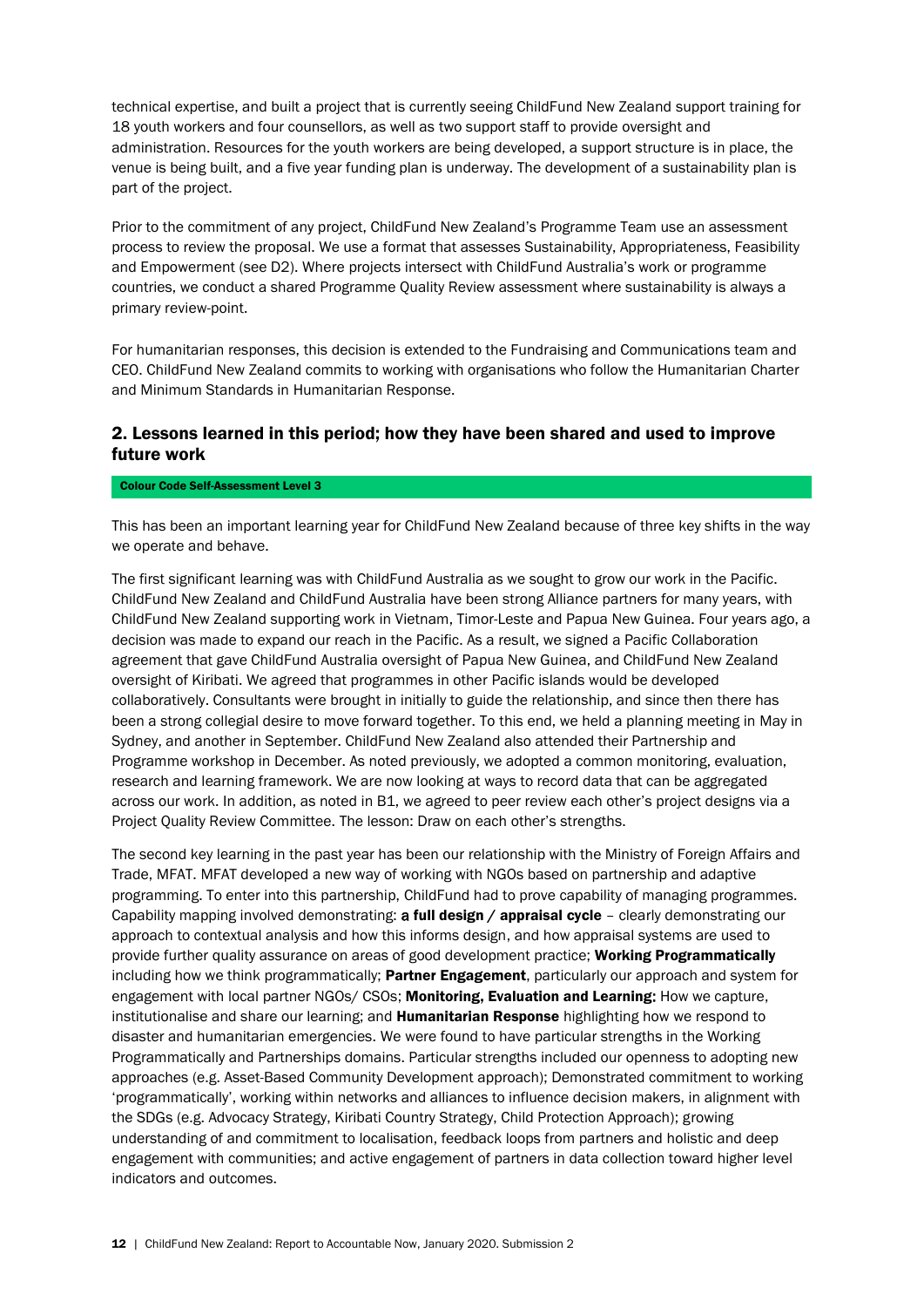There were some areas where we were encouraged to learn more. These included in 'gender', ensuring our critical thinking tools allowed for programme thinking, and consideration for how we utilise and/or adapt existing processes for assessing partner and systems capacity to determine what might be required to transition to a programmatic approach. Other recommendations included ensuring clear process for ChildFund New Zealand to document and respond to assessed strengths and weaknesses of in-country partners, and utilising existing organisational capacity strengthening approaches in all contexts. We built on these recommendations as we developed our programme designs. For instance, all projects (six) as part of the IMPACT programme incorporated a full contextual and gender analysis. The lesson:

The third key area of learning was in establishing Impact Investment. ChildFund New Zealand is moving closer to implementing what we refer to internally as Mode Two: a focus on identifying and raising new forms of philanthropic funding, and the identification of new models of delivery of impact to our communities beyond our existing business mix. Mode Two is a continuum of change, from the identification of the future of philanthropy, devising plans to be relevant in this new world, and applying funds to existing and new forms of impact. Over the year, we formed an Impact Investment Working Group comprising Board Members, Management and Staff. The role of the Working Group is to consider, evaluate and provide input into the strategic and business plans developed by Management to progress an impact investing pilot (which is to support a moringa chain in Emali, Kenya). As we work through this first project, we are learning significantly from the advisors we have been privileged to access. This includes legal advisors, business advisors and potential investors.

#### 2) How learning is systematised

Learning at ChildFund New Zealand is systematised:

- Through the Project Quality Review Committee assessments, which include technical advisors who have the expertise and experience to quality-check projects, and the community development specialists who view projects through the lens of participation, protection and partnership. (This year: Timor-Leste, PNG, Solomon Islands, Vietnam)
- Through post-project reviews. We have formalised end-of-project reflections, but are introducing Adaptive Programme Reflection sessions as an annual activity with projects.
- Through baseline, midline and endline surveys and other, often qualitative research to investigate the perception of ChildFund's work and relationships. (This year: Kiribati, Papua New Guinea, Vietnam)
- Through field visits and the formal trip reports, which provide a critical analysis of lessons learned. (This year: Kiribati, Solomon Islands, PNG, Kenya, Zambia, Timor-Leste, Sri Lanka).

#### 3) Are there regular evaluations and reflections on learnings?

There are regular sessions to gather Lessons Learned, as noted above. ChildFund New Zealand also participated in the ChildFund Alliance Programme Committee meeting and ChildFund Australia's Strategy, Program Development and Sport for Development Program Summit. This is an annual event and due to our strong connections with ChildFund Australia and many of their local partners, ChildFund New Zealand is invited as a participant. This year, ChildFund New Zealand presented on climate change and the impact of this issue on future strategy. During these meetings, the typical format is pre-reading, presentation, discussions and action-planning.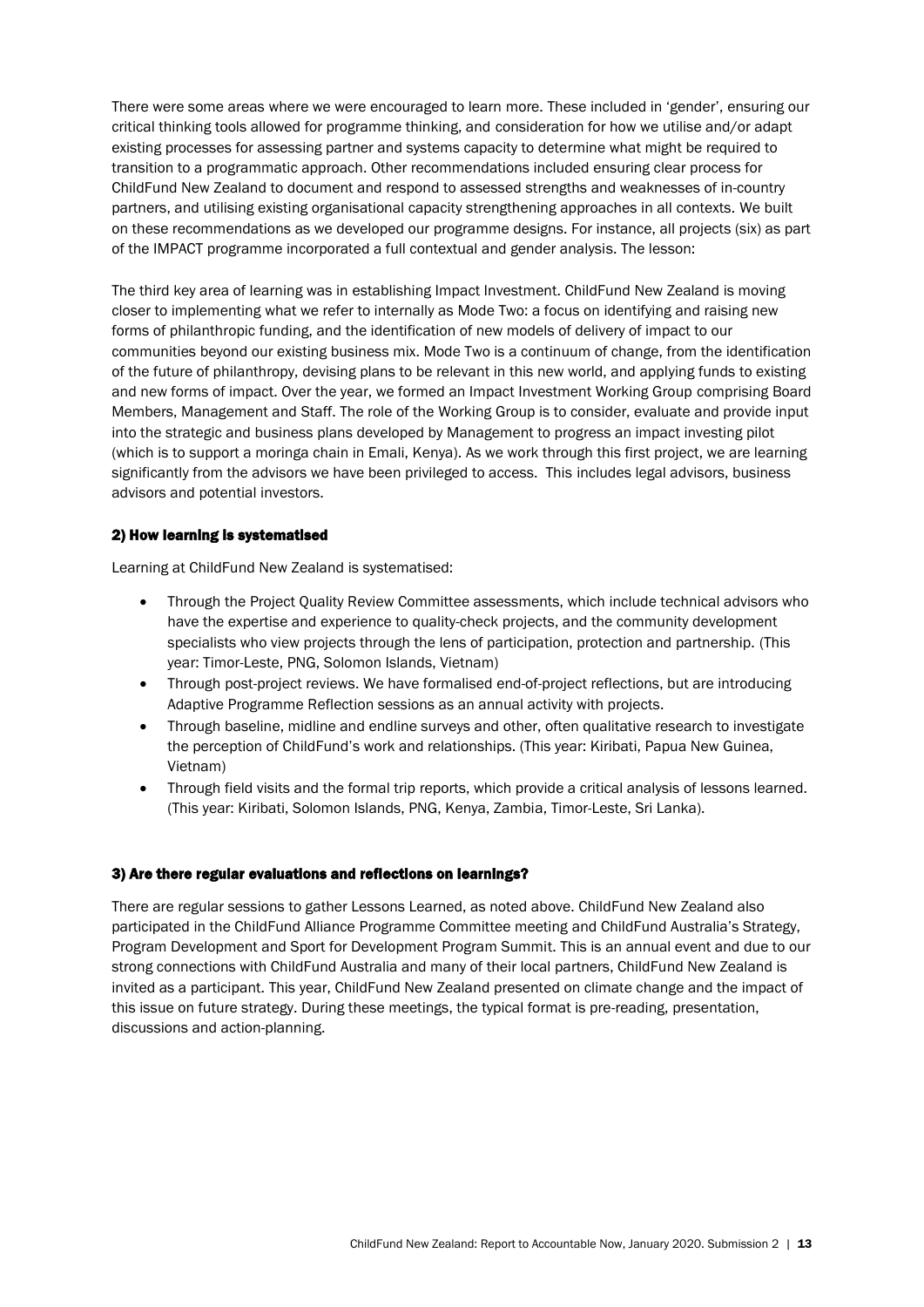### C. We lead by example

### 1. National and/or global leadership on strategic priorities and recognition by peers, stakeholders, and affected populations

#### Colour Code Self-Assessment Level 3

ChildFund New Zealand is well-embedded in the NGO sector in New Zealand. This includes having a Board member on the Council for International Development; staff involved in CID's Humanitarian Network; and a representative on the biennial NZ sector-wide DevNet Conference Committee. We are also actively involved in the Joining Forces advocacy initiative with other NGOs – the Pacific branch of which we helped establish in 2018.

ChildFund New Zealand staff also play an active role globally within the ChildFund Alliance. For instance, the ChildFund Alliance is in the process of developing a new Strategic Plan. ChildFund New Zealand's CEO has led the working group on the ChildFund Alliance Value Proposition which has involved coordinating across the world to elicit feedback from many different stakeholders, using tools like Survey Monkey to canvas opinions and feedback. There is broad recognition by member stakeholders that the strategic planning process has been inclusive and consultatative.

ChildFund staff are also active participants in ChildFund Alliance task forces and working groups, including the Child Protection in Emergency and DRR Taskforce (which a ChildFund New Zealand representative chairs); the Advocacy Task Force, the Alliance Programme Committee and the Communications and Marketing Committee.

### 2. Evidence that expertise is recognised and welcomed by peers, partners and other stakeholders.

#### Colour Code Self-Assessment Level 3

Evidence that ChildFund New Zealand's expertise is valued includes being appointed as one of the three pilot agencies for the new MFAT Negotiated Partnership funding model. The ChildFund New Zealand application was hailed as being of good quality and we were asked by MFAT if we would mind sharing it with other NGOs to use as a guide. ChildFund willingly shared their application with other INGOs such as Save the Children, World Vision and Oxfam.

Within ChildFund New Zealand's own programmes, we have developed a Handbook on our *Road Mapping* approach. The Road Map Handbook, written by us but providing information contributed by our local partners, is available to give other community-based organisations, NGOs and iNGOs a methodology to strategise and plan projects together, over a long-term. See. [https://media.childfund.org.nz/files/Childfund-](https://media.childfund.org.nz/files/Childfund-Road-Mapping-Handbook.pdf)[Road-Mapping-Handbook.pdf](https://media.childfund.org.nz/files/Childfund-Road-Mapping-Handbook.pdf)

As noted in our last report, we have seen our local partners use the Road Maps we have created with them to strengthen their own organisations, leveraging the planning and documentation to seek grants from other donors. Our ChildFund Alliance partner Barnfonden has also used ChildFund New Zealand's Road Map Handbook to guide their work in two of their dedicated communities.

In May 2019 the ChildFund Alliance formally adopted a Gender Position Paper, which provided guidance to ChildFund Alliance members on gender. This paper specifies ChildFund's position on gender equality and defines how members' commitment to support gender equality will be put into action. It also promotes and supports the design and implementation of gender-specific and gender-integrated actions and learning. ChildFund New Zealand staff were key authors of this paper. The position statement can be found here: [https://childfundalliance.org/resources/publications/175-resources/3015-childfund-alliance-gender](https://childfundalliance.org/resources/publications/175-resources/3015-childfund-alliance-gender-equality-position-paper)[equality-position-paper](https://childfundalliance.org/resources/publications/175-resources/3015-childfund-alliance-gender-equality-position-paper)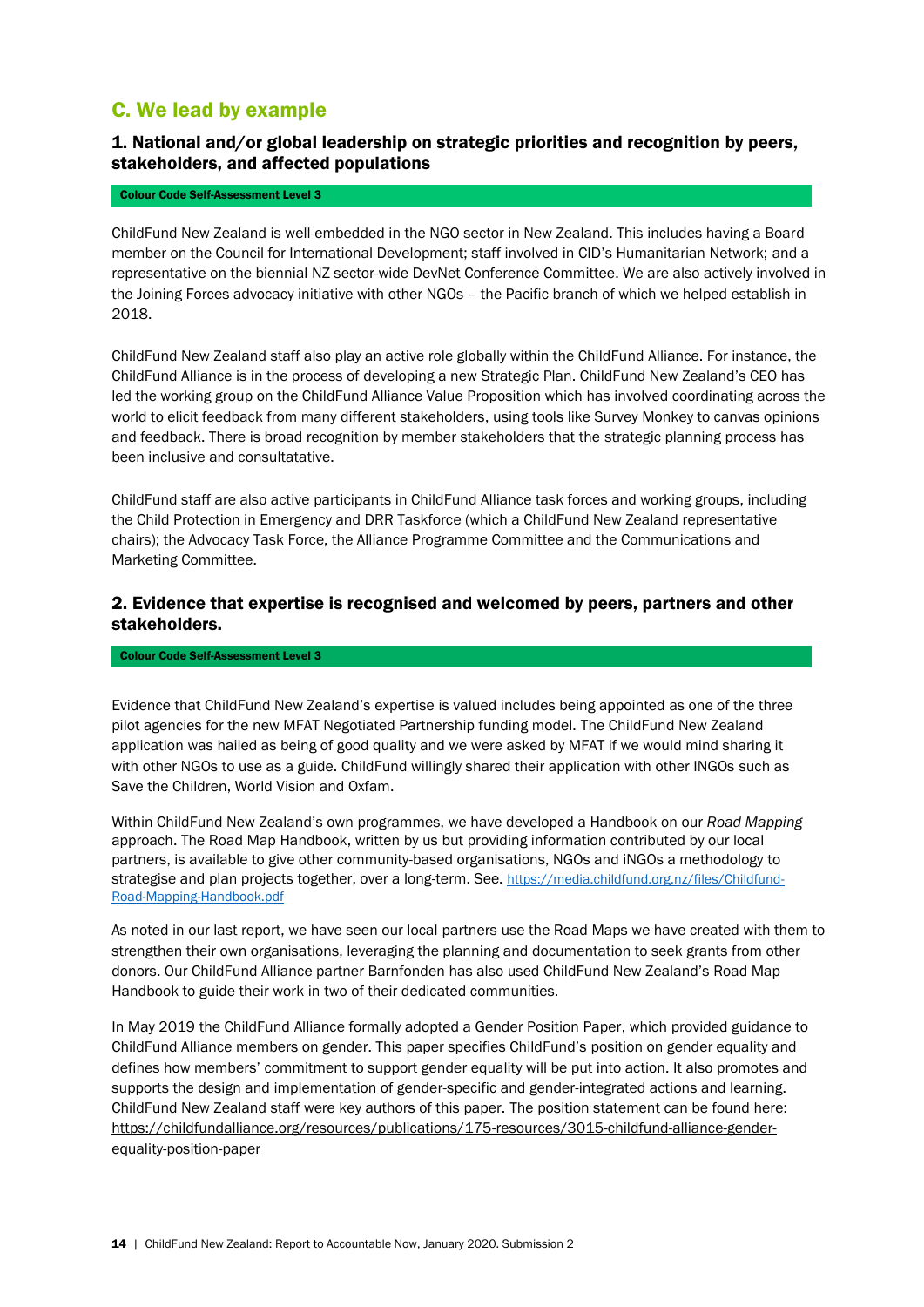During the year, ChildFund New Zealand developed this into a Gender Process as part of the Cross Cutting Issues Reference Guide and our Adaptive Programme Approach. All the local partner offices we work closely with were asked to provide an update relating to Board, staff, policies and programming related to their approach to gender. This Cross Cutting issues paper also asks a range of questions to ensure participation of the most vulnerable and to assess the local partner's approach to child safeguarding issues, disability inclusion and protection of the environment.

An Adaptive Programme review tool will be used during programme visits to monitor, course-correct and learn. It will also be used in annual Reflection Meetings with our partners or with the Programme Quality Review Committee. As well, all new project designs (involving five countries) included a gender contextual analysis. This included using an external consultant in Kiribati. The findings from these gender contextual analyses (incorporating root causes and a deep contextual analysis, including with regard to culture, age, power relationships etc) guided project design and will be further used to guide implementation, monitoring and learning. We reference this information as we assess whether or not our projects are SAFE (Sustainable, Appropriate, Feasible and Empowering) – a deliberation tool we use in assessing projects.

Projects are monitored using gender disagregated data and re.cording people with and without disability

### 3. Practising inclusiveness and protecting human rights, including women's rights and gender equality.

#### Colour Code Self-Assessment Level 3

Further to the descriptions above, ChildFund New Zealand's commitment to gender equality extends to our own organisation and we are committed to implementing equal pay for the same work (equal pay) and equal pay for work of the same value (pay equity) ensuring there is no gender pay-gap present among employees, and supporting an environment free of discrimination.

ChildFund practices being an inclusive organisation by embracing diversity in the workforce, and by enabling individuals to reach their full potential through training. We are a small organisation of 20 employees/contractors, comprising nine different ethnic backgrounds, and a mix of ages from 20 to 65. We have seven male employees and 15 female employees. We are comfortable with gender diversity, and are a member of Diversity Works, a New Zealand organisation promoting diversity in the workforce. A staff training planned for this year in disability in the workforce was cancelled by the delivery organisation. It will be rescheduled for 2020.

ChildFund New Zealand's CEO also attended a Diversity Works Workshop on the Foundations of Bi-cultural Organisations, looking at how to create an environment that encourages all employees to explore the Māori world view. ChildFund has based its new partnership with the New Zealand government on the values that were negotiated together. These are stated, right.

### **ChildFund and MFAT shared values**

Aroha: We commit to being kind and present with one another as partners; to being fully-engaged and understanding each other's perspective.

Manaakitanga: We recognise the value and importance of those we work with; respecting one another and behaving in ways that are manaenhancing; respecting timelines and constraints. We are committed to 'no surprises'.

Whakamatemate: We are receptive to curiosity; are ready to ask and be asked questions without judgement; to make space for reflection where all can contribute; and ready to adopt a learning attitude.

Rangatiratanga: We commit to listening to local voices including children and youth; to respecting each partner's mandate; and respecting the rangatiratanga of each individual.

Māia: We will seek to be courageous; create a safe space for the provision of frank and constructive feedback where individuals will be willing and able to speak their truth. We commit to doing the right thing.

Kaitiakitanga: We will take a long-term view of the interests of future generations. We commit to ensuring our actions do no harm and to sustainable development.

Whanaungatanga: We commit to achieving shared goals, leveraging each other's diverse skills and resources and to a commitment to consultation and collaboration.

Rangapū: We commit to being honest and open; to ensure balance in the power dynamic; and commit to building trust.

Kawakawe: We aspire to have impact.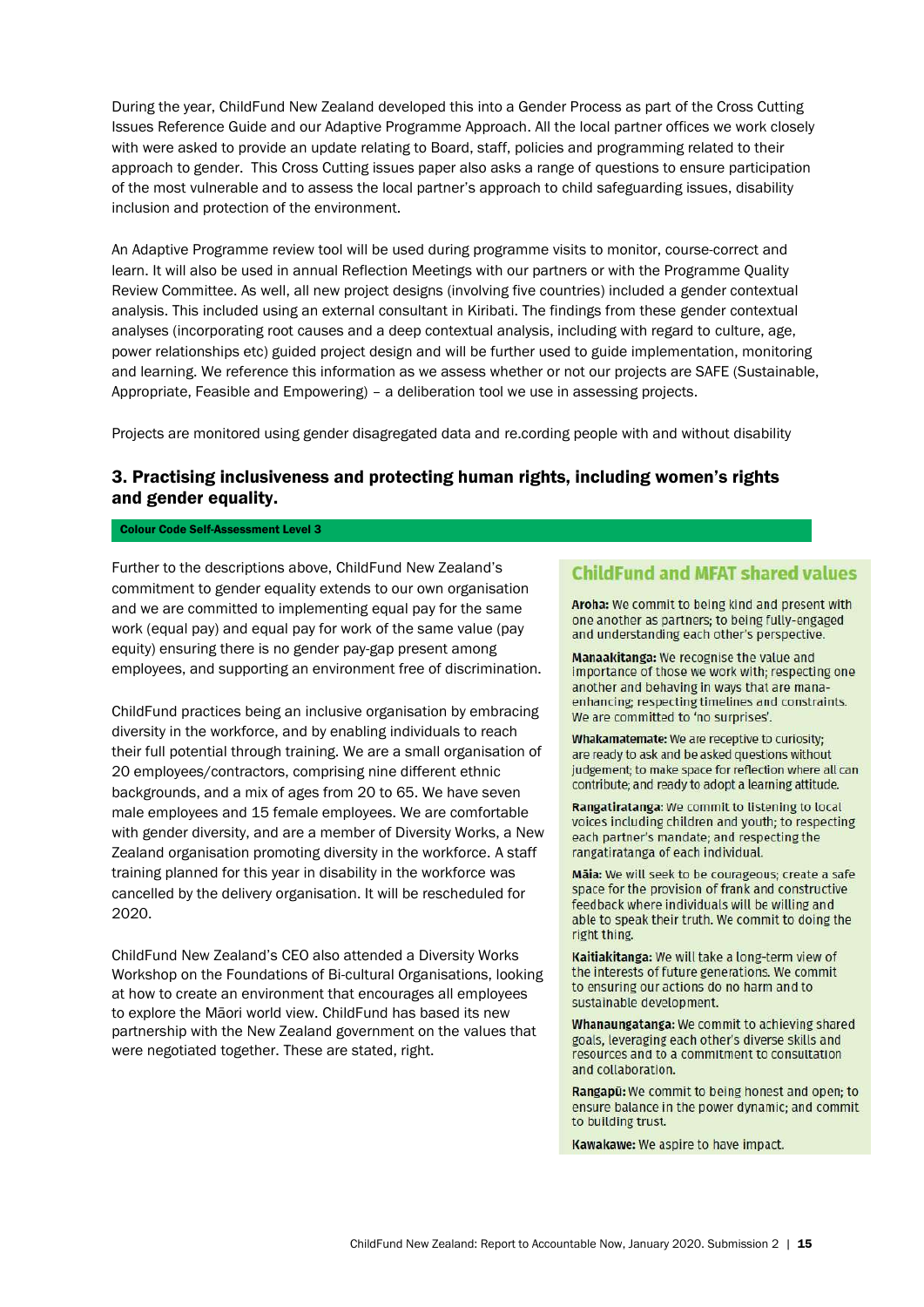#### 4. Minimising negative impacts on stakeholders

#### Colour Code Self-Assessment Level 3

ChildFund mitigates negative impacts on stakeholders through analysis (good due diligence, contextual/risk analyses, careful design and SAFE questioning of projects); communication (which needs to be both formal and friendly at times); and strong monitoring and evaluation processes that include shared reflections.

We also have clear child safeguarding and PSEAH policies, processes and systems from within our New Zealand operations, through to local partner level. Child Safeguarding and PSEAH is a standing item in each Board report. Every set of Board Papers presents the training updates and onboardings given to all people in the previous month for scrutiny.

ChildFund New Zealand checks that our Alliance partners conduct regular safeguarding and PSEAH risk assessments and reviews (see, for instance, ChildFund Australia's Accountability Report). In Kiribati, the only country where ChildFund New Zealand oversees a country office, a risk analysis has been conducted, staff trained and processes put in place. ChildFund New Zealand and ChildFund Kiribati have a Child Safeguarding Policy and Proceedures, Prevention of Sexual Exploitation and Harrassment Policy and Proceedures, and a Whistle-Blowing Policy and Complaints Handling Policy.

### 5. Protecting those susceptible to harassment, abuse, exploitation and unacceptable conduct.

#### Colour Code Self-Assessment Level 3

Other ways in which ChildFund New Zealand minimises negative imact on stakeholders – particularly children and the most vulnerable – is through our strong process surrounding sponsor visits. At the New Zealand end, we ensure all staff, volunteers, contractors and visitors are safety checked (staff are systematically re-vetted every two years). This year, a change in police vetting authorisation occurred, and NGOs can only ask for Ministry of Justice checks on staff, volunteers, contractors and visitors. ChildFund New Zealand pushed back on this, took it to MFAT, and brought in the Council for International Development. It has now been escalated as a sector issue. The difference between a Ministry of Justice Criminal Record Check and Police Vetting is that the criminal record check only covers convictions. Police Vetting can also include information on any contact the person has had with police – meaning it also covers charges that haven't gone to court yet, overseas convictions, Police Diversions, or charges in the Youth Court. It is a concern to us, given our commitment to the children we work with, that we no longer have access to the more comprehensive Police Vetting Service.

As well as criminal vetting, ChildFund also ensures all who work for ChildFund – staff, volunteers, contractors, as well as the donors and supporters visiting children – sign our Code of Conduct. These Codes clearly set out the expectations of behaviour. Training is given to all staff at onboarding, and to all contractors and volunteers who are entering a community (we aim for at least two top-up trainings per year – July and April).

In addition to the above, all referees of employees are questioned concerning their knowledge of the candidate's suitability for positions, including any awareness of abuse

The other key way we minimise negative impact on stakeholders is through our localisation approach. For instance, in Solomon Islands, we researched the country and our potential contribution to children/youth and families for three years, spent a year understanding the local context, and have only recently begun a partnership at the invitation of a local partner. Our stated way of working is using an 'Adaptive Programming' approach. This is an example of how we are striving to be less prescriptive, and more accepting of the complexities our partners face. Development is not linear, and we recognise this. If something crops up that could affect the community – or groups within it – negatively, we can adapt. We do not penalise partners when things change.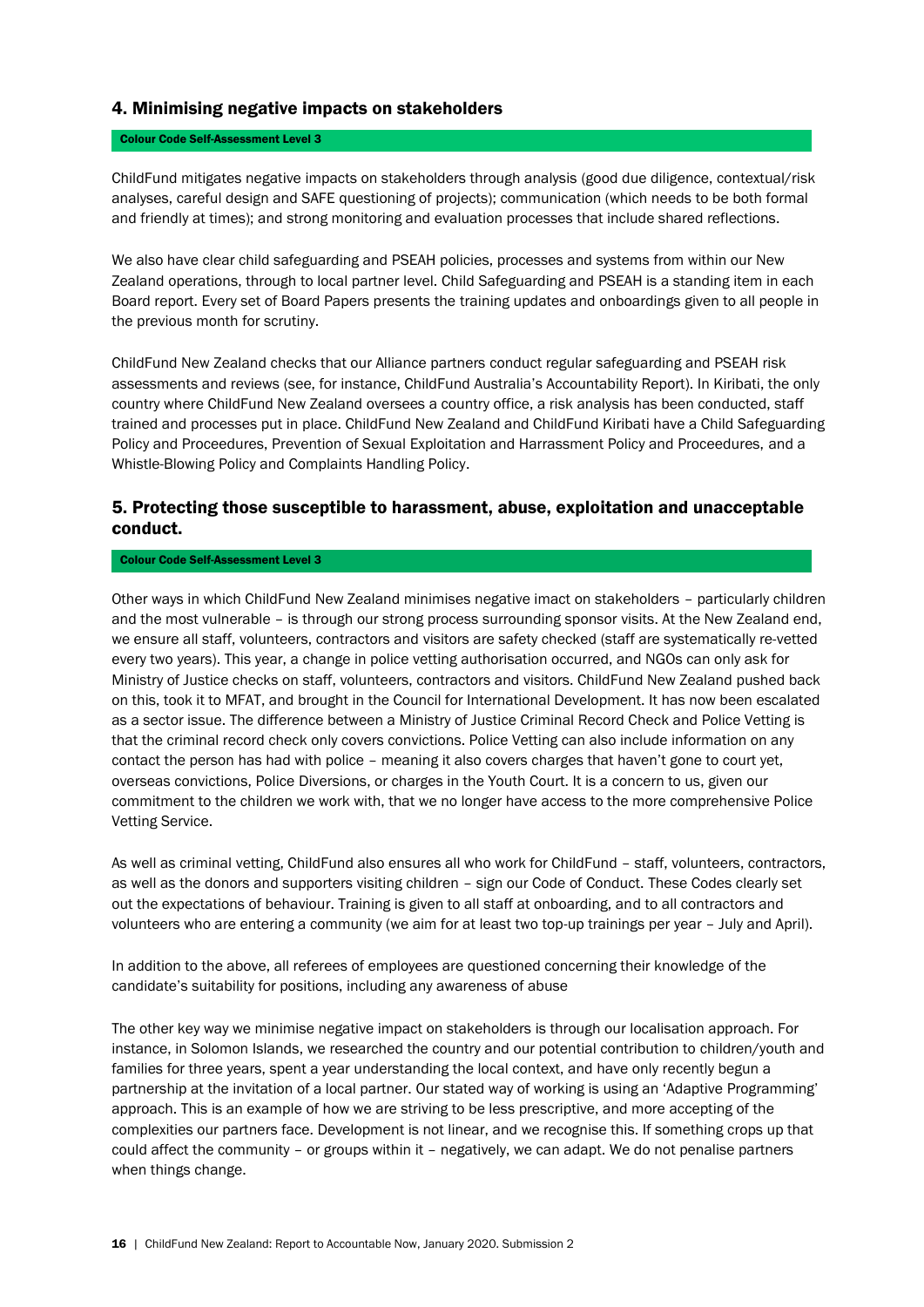Our complaints mechanism is friendly and easy to access. See here for our [Child Safeguarding Policy,](https://media.childfund.org.nz/media/Child-Safeguarding-Policy.pdf) [Whistleblowing Policy](https://media.childfund.org.nz/media/Whistle-blower-Policy.pdf) and [Complaints-Handling Process.](https://media.childfund.org.nz/files/Company-Operation-Policies-March-2020.pdf#page=30)

#### 6. Responsible stewardship for the environment

#### Colour Code Self-Assessment Level 3

ChildFund New Zealand has an [Environmental Policy](https://media.childfund.org.nz/files/Company-Operation-Policies-March-2020.pdf#page=21) which places a focus on *kaitiakitanga* (environmental stewardship), maximising positive impacts and reducing negative impacts on the environment through the programmes and projects we support. Our *SAFE* approach *and* cross-cutting tool ensures all new projects are viewed through an environmental lens, which helps us to design, implement and monitor projects to avoid negative environmental impact.

One of the major focus areas of our work over the next five years under the MFAT Negotiated Partnership submission will be Disaster Risk Reduction. This acknowledges that environment and climate change are root causes of poverty, and can be a cause of a raft of other social problems such as human trafficking, early marriage, child labour and conflict. We have begun working with other ChildFund Alliance members to link these issues. ChildFund New Zealand has written a position paper and presented at a conference to other Alliance members on Climate Change and its link with child and gender-based violence, to grow understandings about the link between these issues.

ChildFund New Zealand projects in Kenya have continued to plant trees as both an income strategy, plus we use this as part of our carbon offsetting plan.

In addition, our funding helped a local partner to set up a Moringa nursery at a local primary school in Kenya with over 500 trees seedlings. These will be distributed to households in April 2020. ChildFund New Zealand will continue to plant trees, but as well as planting in our programme countries, we will also investigate a planting plan for within New Zealand.

<span id="page-16-0"></span>In our office, we recycle, have a Bikashi bucket for all food waste, and replaced all heaters with more efficient heaters. In 2020 we wil be moving to a shared office space where there is a strong environmental philosophy.

| <b>CO2 Source</b>                      | <b>FY18</b> | <b>FY19</b> |
|----------------------------------------|-------------|-------------|
| Electricity                            | 2.35        | 1.42        |
| <b>Local Transport</b>                 | 6.54        | 6.35        |
| <b>Flights</b>                         | 80.23       | 40.24       |
| Waste                                  | 0.62        | 0.39        |
| <b>Total Emission</b> (includes others | 90.03       | 48.51       |
| sources of transmission as well)       |             |             |

#### Figure 1: FY18 vs FY19 Comparison (All units in tCO2)

In FY18, we emitted a total of 90.03 tCO2 and flights (*80.23 tCO2*) accounted for around 89% of the emission. In FY19, we were able to substantially reduce CO2 emissions through flights by almost 50% (49.8 to 1.d.p), which comes to 40.24 tCO2 only. Also, in FY19 we emitted a total of 48.51 tCO2 which is a 46% reduction in total emission. Figure 1 above shows the comparison of carbon emission sources between FY18 and FY19. You can also see the monthly emission breakdown in Figure 2 below.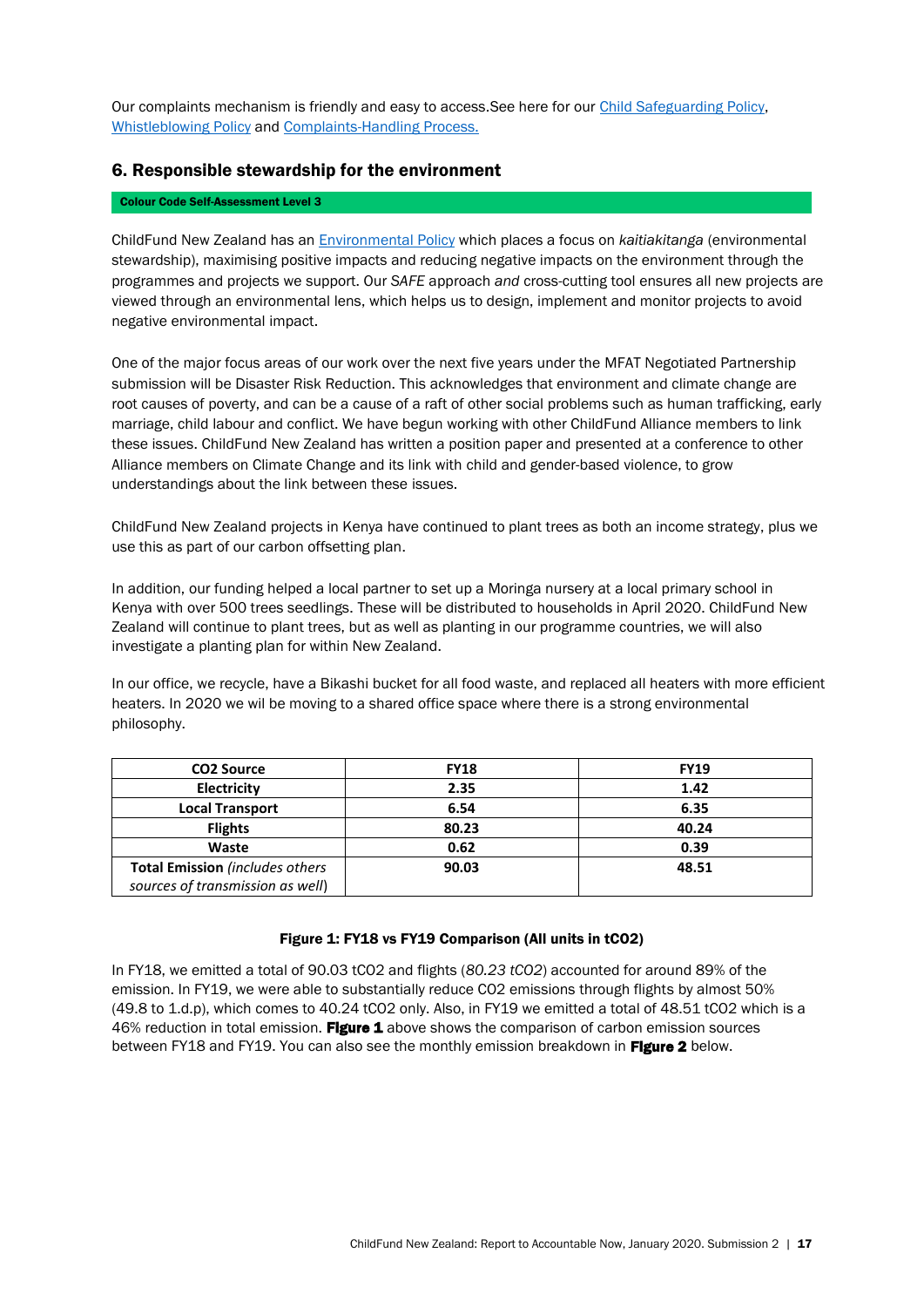#### Monthly emission breakdown



#### Figure 2: FY19 Monthly Emission Breakdown

We plan to compensate for our carbon emissions by planting 1,000 Moringa trees (over the reporting period, we planted 300 Moringa trees and 200 Leucaenae trees).

. Figure 3, below, shows the end result of a scenario based on the following assumptions:

- It takes 1 year for Moringa trees to mature and start absorbing CO2
- A mature Moringa tree (i.e. 1 year old tree) absorbs 0.08 tCO2 in a year
- Our tCO2 emission remains same for following years

| Year        | <b>Cumulative CO2</b><br><b>Emission (in tCO2)</b> | <b>Cumulative Moringa</b><br><b>Tree Absorption</b> | <b>Net tC02 Balance</b> |
|-------------|----------------------------------------------------|-----------------------------------------------------|-------------------------|
| <b>FY19</b> | 48.51                                              |                                                     | 48.51                   |
| <b>FY20</b> | 97.02                                              | 80                                                  | 17.02                   |
| <b>FY21</b> | 145.53                                             | 160                                                 | $-14.47$                |
| FY22        | 194.04                                             | 240                                                 | $-45.96$                |

#### Figure 3: Effect of planting 1000 Moringa Trees in FY19

Figure 3 shows that if we plant 1,000 Moringa Trees by FY19 (which we have already achieved in 2018-19), at the end of FY21, we will have a positive tCO2 balance, i.e. we'll have absorbed more CO2 from the environment than we generate.

## Stakeholder Involvement (Cluster B)

### <span id="page-17-0"></span>D. Key stakeholders are identified with great care

#### 1. Stakeholders and how they are identified

#### Colour Code Self-Assessment Level 3

As explained in our 2018 report, our prioity stakeholders are the children and families we work for and with. We have a long-term relationship with them and the local partner who is the on-the-ground community connection and implementor. For most of our partnerships, identifying the community was done many years ago by ChildFund International and ChildFund Australia, where they sought to work with the most deprived, excluded and vulnerable. Their Accountable Now reports will identify how they do/did this. Our work with these ChildFund Alliance partners is guided by formal agreements.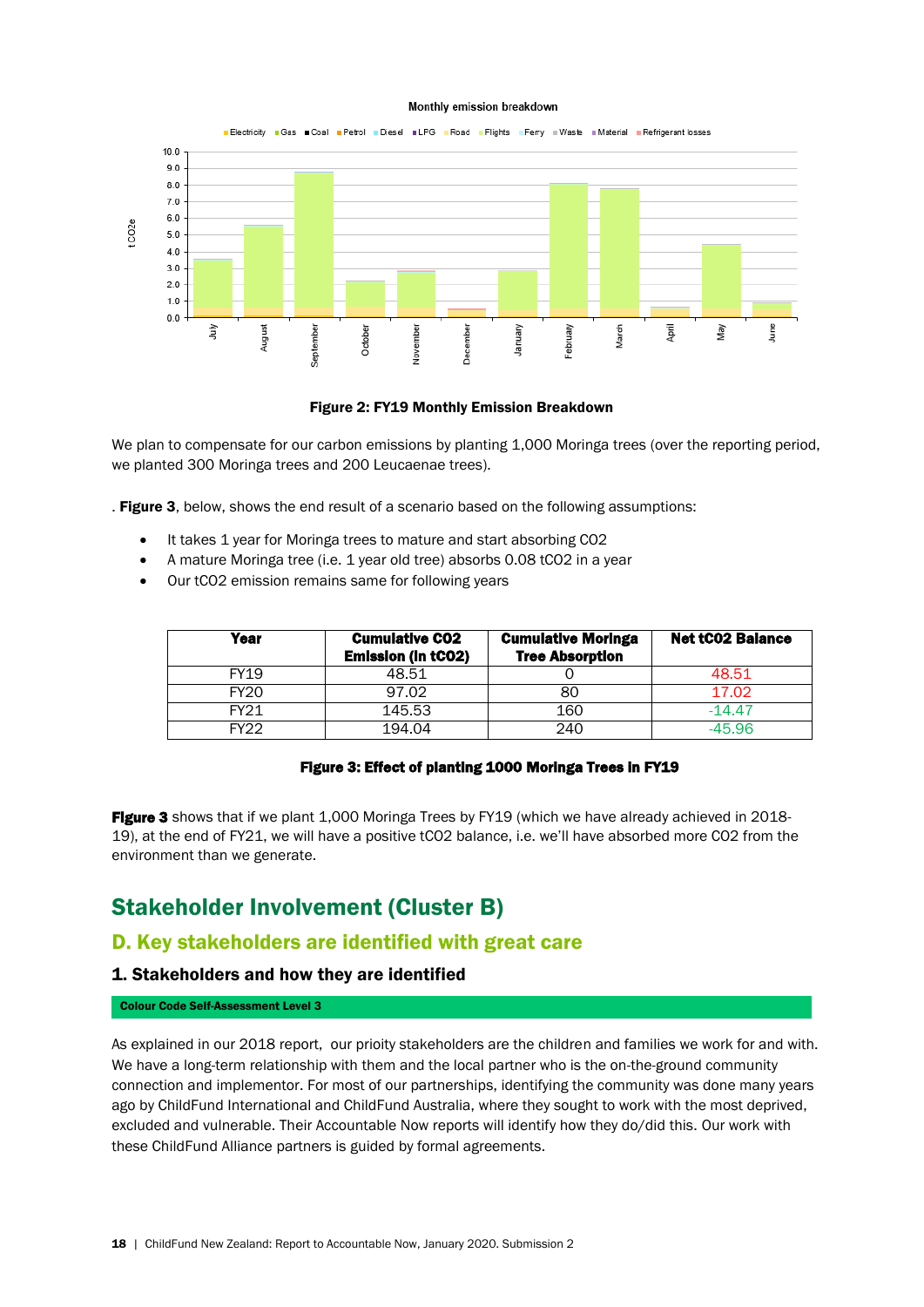In the Pacific region, ChildFund New Zealand has worked collaboratively with Pacific consultants, ChildFund Australia, local and central governments, and other civil society actors working in the country to identify where, what and who ChildFund New Zealand should be supporting. This has included looking at the broader system, investigating gaps and identifying opportunities to collaborate and support existing work. For instance, our situational analysis in Solomon Islands identified that the Honiara City Council's Women, Youth and Sports Division had long-wanted to establish a counselling service. We were able to map out opportunities to bring that to fruition, including using two institutions to provide training to 22 youth worker/counselling students, linking with the New Zealand scholarships programme to train a further two, and supporting this with a culturally-sensitive clinical psychologist who had been involved in Council-run programmes in New Zealand to provide technical oversight. A due diligence process was conducted as part of this process. We identified some gaps and have allocated resources to allow the local partner to improve their systems and processes, with our support.

As we have progressed through the Negotiated Programme Partnership process with the New Zealand government, we have met to discuss partnership (faciliated by a Partnership specialist). We developed a Partnering Arrangement that articulates our shared vision and values, which is: "Through leveraging our respective strengths and resources, and listening to local voices, we aspire to protect, empower and increase the resilience of children, youth and communities in the Pacific and South East Asia, better equipping them to shape safer and more prosperous futures." We have also taken this vision to our work with other INGOs – particularly as we work together to design a programme approach. For instance, we have teamed with Save the Children and World Vision New Zealand to share a common outcome around child protection. This involved jointly commissioning a local consultant in Solomon Islands to recommend projects that each of us will manage independently, as well as where we can integrate to support and build each others' efforts.

### 2. Reaching out to those impacted

#### Colour Code Self-Assessment Level 3

We are confident that where our ChildFund Alliance partners are managing programmes, they have strong consultation, gender and inclusion practices. We often participate in their outreach work. For instance, we have joined consultations with ChildFund Australia in Timor-Leste and Papua New Guinea this year. Both occasions were to design new projects, and there was broad consultation with youth (who they projects were aimed at), other NGOs and authorities. There was a conscious practice around gender and inclusion – ensuring young women/men could be consulted separately, identifying minority communities and seeking their input, consulting with disability services etc. In Timor-Leste, ChildFund also hosted a workshop inviting NGOs/CBOs and government working in the youth lifeskills space. This was a valuable sharing of what each other's organisation is doing. A discussion followed, the result of which were recommendations for increased collaboration on curriculum development. ChildFund was then able to build a curriculum review involving other stakeholders into the project design. The project design meeting included participants from youth groups, and their ideas and feedback led to some critical changes in the project design.

In Kiribati, we commissioned an external consultant to talk with project participants. Using our *SAFE* framework, we sought to understand:

- o *Sustainability*: the likelihood of lasting benefits and outcomes from the programme;
- o *Appropriateness*: is the programme tackling the problem(s) in the right way? Are we doing the right thing, for this place at this time?
- o *Feasibility*: are we doing a good job with the resources available?
- o *Empowering*: is the programme reaching the right people, and are we building their inclusion, voice and agency?

The consultant was i-Kiribati and could converse with people in their local language. She conducted focus groups with youth and community members, and had meetings with government departments and NGOs.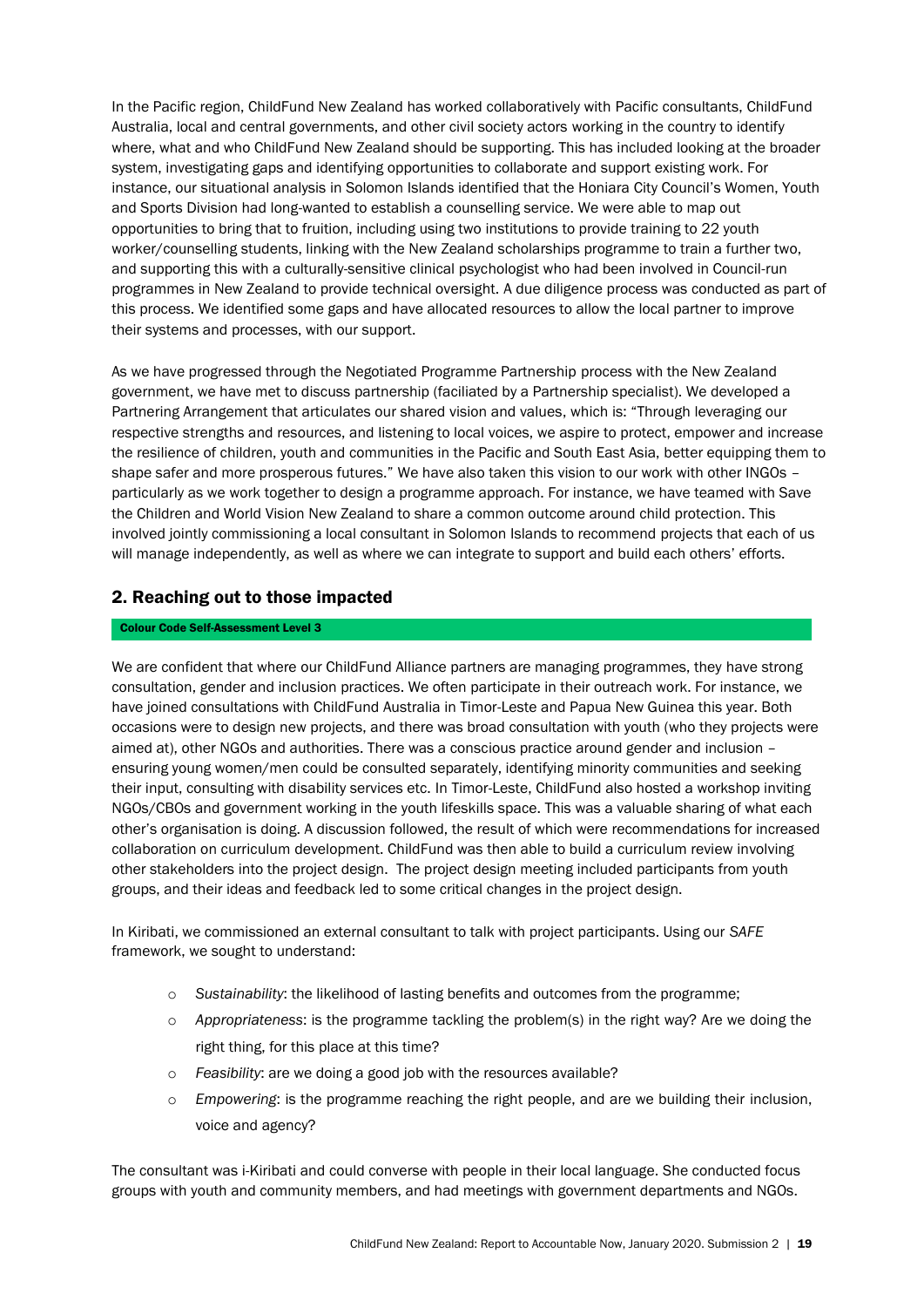Recommendations were discussed and an action plan developed to address findings. In this way, we were able to triangulate messaging we had received through case studies and also via informal avenues, such as Facebook.

### 3. Maximising coordination with others operating in the same sectoral and geographic space with special reference to national and local actors

#### Colour Code Self-Assessment Level 4

This has been addressed in D2, above. A good example of how we maximise coordination with others in the same sectoral and geographic space is our work in Solomon Islands. In January to March, ChildFund and two other child-focussed agencies (Save the Children and World Vision New Zealand) commissioned a consultant to investigate Child Protection possibilities for ChildFund, Save the Children and World Vision was asked to align with the framework of the donor, INSPIRE strategies, Solomon Island Government priorities in this area, and an agreed ToC between Australia and New Zealand NGOs working on ending violence against children. Further, the consultant had to take into account the various technical approaches of the individual organisations and their in-country strengths. This research was then to be developed into a programme comprising complementary projects. All three agencies intended to collectively work with Solomon Islands stakeholders at a workshop to develop designs in March, but this has been disrupted by COVID-19.

Within New Zealand, ChildFund is a member of the CID Humanitarian Network. Within the Alliance ChildFund New Zealand is a member of the Child Protection in Emergencies/Disaster Risk Reduction Task Force. In Kiribati, ChildFund works in close collaboration with WHO, the Office of the President, Ministry of Health, UNICEF and Red Cross to coordinate activities during times of crisis. Weekly Sit Reps are a means of ensuring communication is consistent and clear.

### <span id="page-19-0"></span>E. We listen to, involve and empower stakeholders

### 1. How stakeholders provide feedback, and evidence of listening and acting upon what is heard

#### Colour Code Self-Assessment Level 4

Because this report does not cover a full year, please refer to last year's response where the stakeholder survey was explained. The next stakeholder survey is due in April 2020.

ChildFund New Zealand takes the stakeholder voice very seriously. Consultation is key in our programmes and there is evidence throughout this report of us seeking advice from the community at each stage of a project's lifecycle, and in the programme we manage in Kiribati.

As noted in E2, we took recommendations from the consultant review in Kiribati, reflected on them in a formal meeting, and prepared an action plan in response. For instance, in Kiribati one of the findings relating to community trust in ChildFund recommended: To maintain community/household trust, ChildFund should be prepared to find the answers from the relevant institutions and follow-up and inform people who requested additional information. In response to this, it was acknowledged that ChildFund staff would not know the answers to all the queries coming from households. However, we should develop a systematic and consistent follow-up response process. This would include, for instance, include developing a referral register, so our community facilitators could tell people where they could go to get the information sought. Another recommendation was in relation to culture and identity, was: there is a strong interest amongst participants in the youth *maroro* for ChildFund future programme to include Kiribati dance and sport in its future programme. These cultural activities will contribute to capacity building amongst youth in their cultural identity and wellbeing. In response, ChildFund identified opportunities within the Youth Learning Programme to strengthen cultural awareness and understanding. They undertook to consult with the Cultural Division at the Ministry of Internal Affairs to progress a response.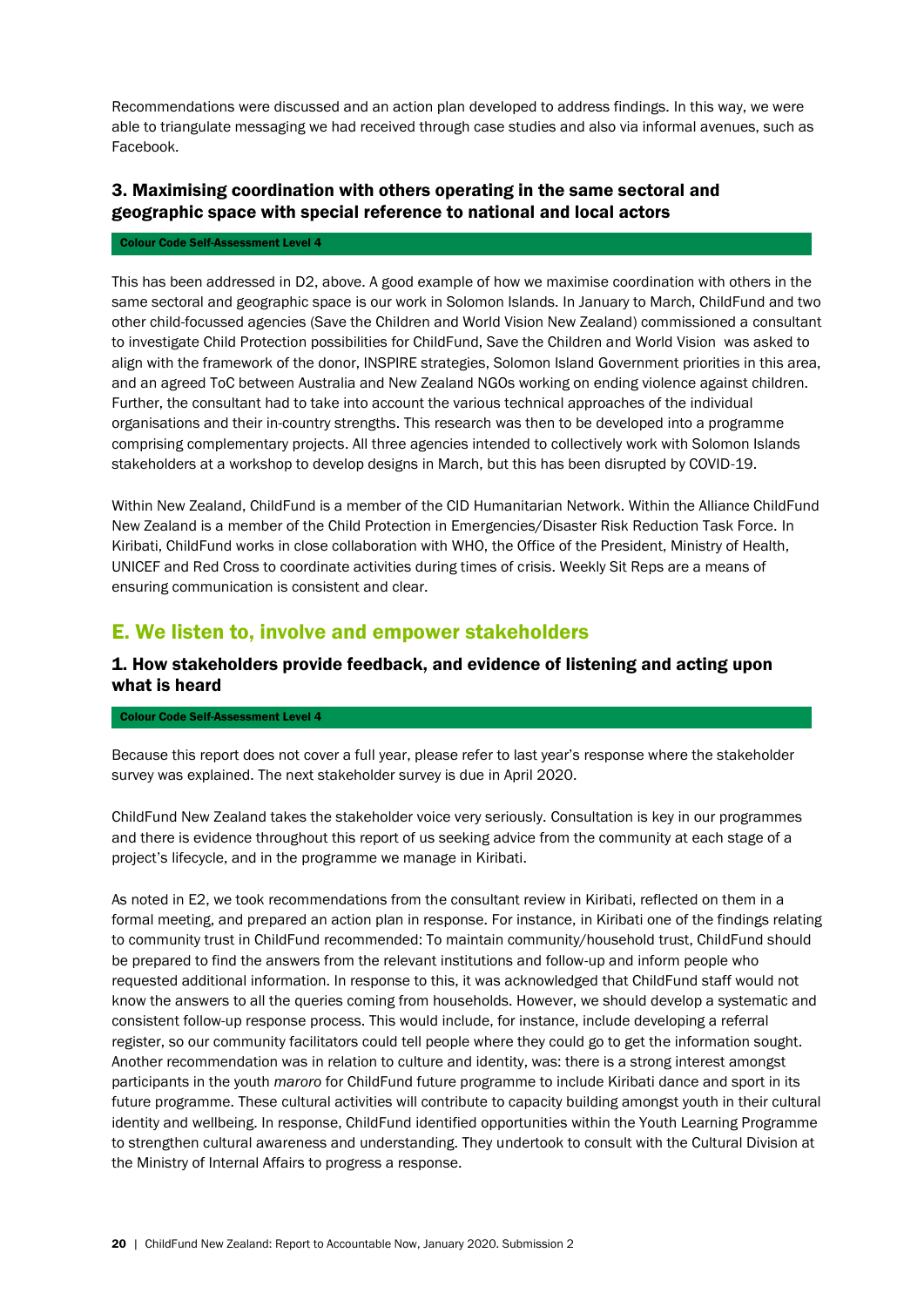Stakeholders includes our supporters. We have had a number of recent incidents in New Zealand that have shaken our supporters – many of whom are elderly. In the past year as a country we have been through a terrorist attack, a volcanic eruption and a pandemic (and consequent economic downturn). The country is in shock and sponsorship cancellation has been high – even outside of those issues caused by the change in our IT system. Throughout this we have been very conscious of the tone of our messaging and availablity of staff. We have offered sponsors payment holidays rather than cancel sponsorship altogether – a situation that reduces some of our supporters to tears. Our donor care team has been fantastic in their caring of our supporters and this is clear in the positive feedback received and the lower rate of cancellations than we anticipated. We are often receiving messages from donors which are shared across the organisation, such as: "How kind of you to reach out", and "Many thanks for the email, it is much appreciated. Let's all be kind to each other and be strong and safe. Kia kaha."

#### 2. Stakeholder engagement in activities and decisions from beginning to end

#### Colour Code Self-Assessment Level 3

The last Accountable Now report (under E2) provides a thorough demonstration of how ChildFund New Zealand engages with stakeholders in activities and decisions from beginning to end. In the time period of this report, another good example of how stakeholders engage is the design of a new project in Timor-Leste.

ChildFund New Zealand programme staff, the Social and Emotional Technical Advisor from our ChildFund Alliance partner ChildFund Australia, the ChildFund Timor-Leste office, and staff from local delivery partner Ba Futuru all participated in consultations. One set of consultations was with current participants in a youth social and emotional wellbeing project to glean lessons learned. Another set of consultations was to scope a new area and was focussed on a mapping and contextual analysis, and engaging with youth around issues and opportunities in that community. When it came to discussing findings and designing the new project, youth representatives participated in the day. Prior to a project start-up, further consultations will be required.

This approach is common in ChildFund programmes, and is consistent with recommendations in the ChildFund Alliance Programme Standards. The Standards promote inclusion with the most vulnerable and excluded members of a community, such as women, children, and minority groups.

### 3. Main likes/dislikes received from key stakeholders and how feedback has been responded to

#### Colour Code Self-Assessment Level 3

Knowing how an organisation, its people and its work is perceived is important to a programme's success. Development organisations who are preceived to be genuinely working with the people and for the people are likely to have greater success because the people want to be associated with them and work together with them.

In Kiribati, as noted, an independent reviewer was commissioned to investigate ChildFund's work in its dedicated programme area of Betio. Participants were asked to write their own views about what they know about ChildFund's programme and the value of its approach in supporting the wellbeing of young people. There was a consensus amongst participants of both group *maroro* sessions that the ChildFund programme targets the main problems currently affecting children and youth in Betio. This is epitomised in this comment: *Eti, bwa ibukina te tabo ae mwaiti kaina ao riki ataein te roronrikirake ao eang aika akea te bwai ae a karaoia*. (English: The programme targets the right place with a high population density and especially with young people who have nothing to do.)

Community leaders in Kiribati told the ChildFund independent researcher invetsigating how programmes are perceived that "What ... makes ChildFund staff unique is that they do not only talk, but also walk the talk."

At another level, some stakeholders claimed that ChildFund is duplicating other agencies' roles. This contradicted what the researcher was being told by young people and community leaders/members (the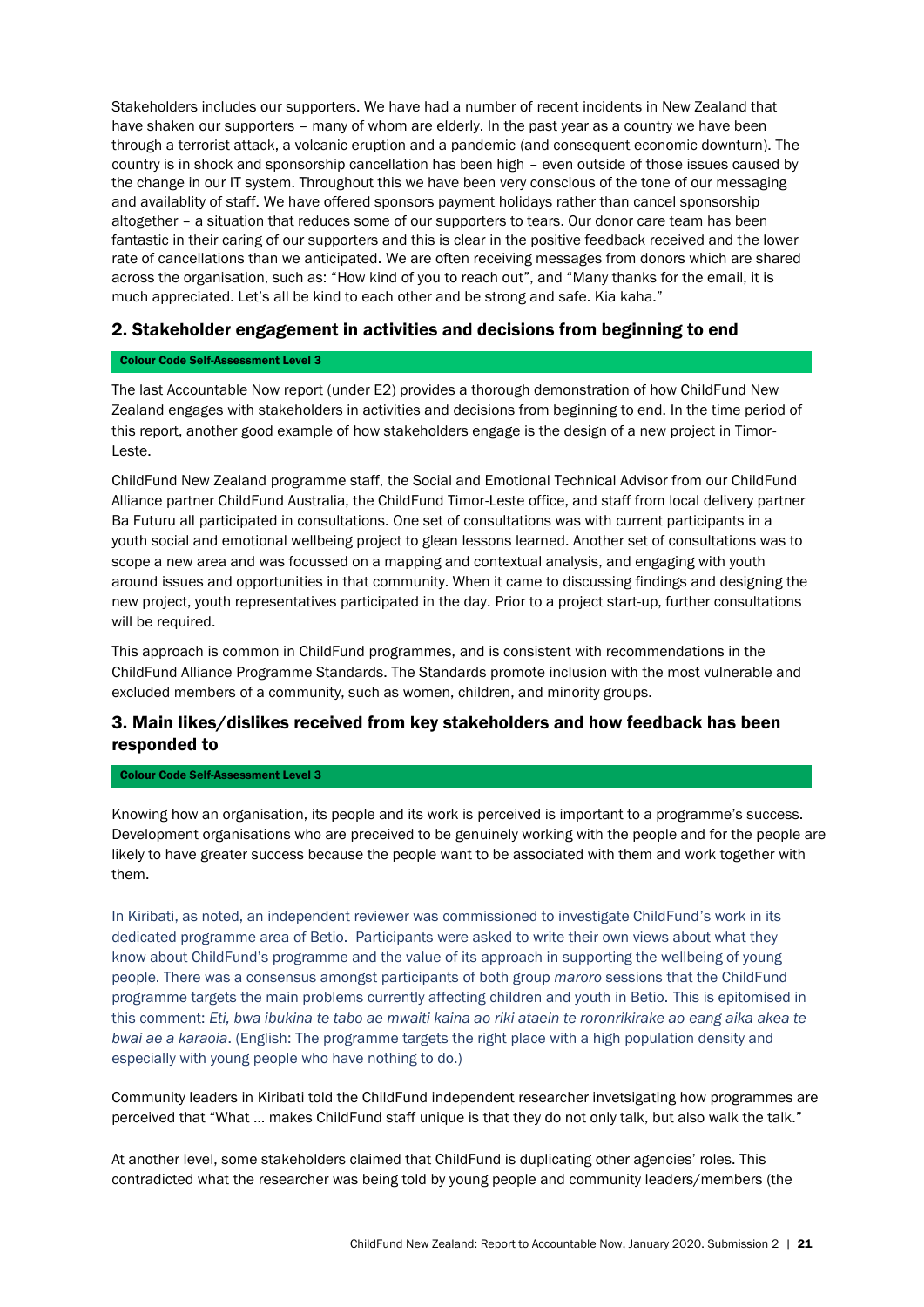participants in the project). The Researcher's view was that these comments were more around territory than how the programme has impacted on the lives of the people in Betio and added that, in general there was strong interest from the present government and mayors to extend the programme. ChildFund did not take this message lightly, however, and resolved to investigate further. ChildFund Kiribati is a member of several sector-based advisory and coordination groups in Kiribati and actively strives for non-duplication.

At donor level, ChildFund underwent an extensive review by MFAT this past year. At many different junctures, MFAT provided feedback to ChildFund. This led us, for instance, to revise our system for reviewing local partners, to ensure that where we were not directly managing the country we were cross-checking our ChildFund Alliance partners' processes.

ChildFund New Zealand has a Complaints and Feedback Policy and directs people to our website to make complaints <https://www.childfund.org.nz/code-of-conduct> . This year we did not receive any complaints ustilising this channel from the participants in our programmes, or our local partners.

### 4. Demonstration of partner growth in capacities, means, self-esteem and institutional strengths

#### Colour Code Self-Assessment Level 3

ChildFund had planned to hold a New Zealand Partner Workshop in 2020 involving all our Road Map countries' county office representatives and local partner staff, at which we had planned to develop a Capability Framework with these partners. A number of issues thwarted these plans, including the change of funding model which the government announced during the course of the year. This diverted all our attention to developing a multi-country, five-year funding approach. The good thing about this, is that MFAT's programme approach incorporates funding for capacity building and institutional strengthening. As ChildFund expands its work in the Pacific, we have made a choice to promote localisation. ChildFund New Zealand defines localisation as the *rangatiratanga* (self-determination) of local organisations and government: their plans; their way. In the same light we define capacity building as the continuous process required to foster pride and appropriate local leadership that allows communities, through their members, to take responsibility for their own development. Through our experience and that of others, we know that communities and the groups and institutions within them vary tremendously in capacity. Capacity is gained in degrees, sometimes slowly, other times rapidly. Over the next year, we have committed to basing our Pacific Programme Manager in Solomon Islands, hosted by a local partner, to support arrangements concerning due diligence policies and procedures necessary to meet due diligence requirements.This has been welcomed by our local partner: "It will be a huge bonus... having you with us for the start of the project."

### <span id="page-21-0"></span>F. Our advocacy work addresses the root causes of the problem

#### 1. Identifying the root causes of problems

#### Colour Code Self-Assessment Level 4

ChildFund New Zealand's theory of change recognises the necessity of empowering the people it works for and with to use their agency and voice to advocate themselves for change. This is at micro (household and community), meso (national) and macro (global) levels. A micro example is the work ChildFund New Zealand funds in Timor-Leste supporting Youth Changemakers. The Changemakers identify issues within their community (such as early marriage) and stage dramas within the community to advocate for change. In the words of one village chief interviewed by ChildFund: "They performed theatre to all the community and it reflected family life. After they watched the [community members] talked to each other. What they see and hear they take home. They say to their children at home, 'We have been watching a theatre and we witnessed men hitting women and children. We don't do this'." This gives them the opportunity to talk as a family about issues that normally don't get discussed. Supporting ChildFund Alliance Child Friendly Accountability work is another way we can support change at the micro level

[https://childfundalliance.org/our-work/strategic-priorities/child-friendly-accountability.](https://childfundalliance.org/our-work/strategic-priorities/child-friendly-accountability)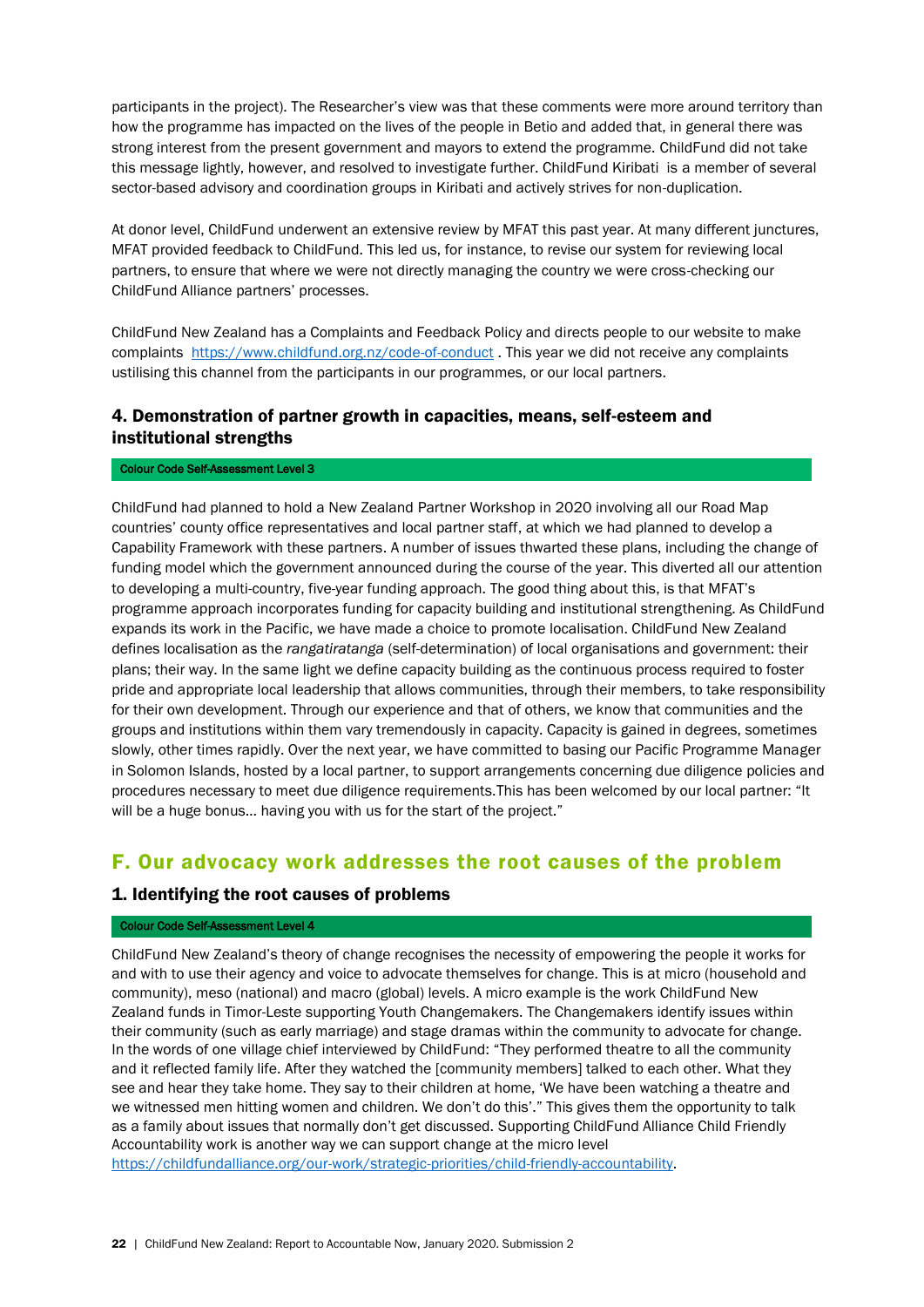At meso level, root causes are identified firstly through research. For instance, ChildFund supported a major research project in the Pacific (led by several Australian agencies) to investigate the amount of money governments were investing in ODA, on the issue of ending violence against children. This information was produced as a report *[Unseen, Unsafe: The Underinvestment in Ending Violence Against Children in the](https://media.childfund.org.nz/files/STC01615_Unseen-Unsafe-Report.pdf)  [Pacific and Timor-Leste.](https://media.childfund.org.nz/files/STC01615_Unseen-Unsafe-Report.pdf)* ChildFund New Zealand joined with Save the Children and World Vision in New Zealand to advocate with the New Zealand Government through presentations to MFAT, visits to the relevant Minister and through the media. Meso level initiatives within a country include systems strengthening, and we support initiatives such as child protection systems strengthening through facilitating trainings (using technical expertise situated with our Alliance partner, ChildFund Australia). For instance, in Kiribati we supported training on child protection. Thirteen out of fourteen training participants reported a 2 to 6 times increase in Child Protection technical knowledge in the evaluation. While many countries have laws in place to protect children, these laws are not always implemented, or services are appropriately funded to give support to women and children. In Papua New Guinea, we are providing support to Provincial Gender-based Violence Secretariats who are monitoring and coordinating GBV activities within the province.

At macro level, ChildFund New Zealand is active on the Advocacy Taskforce of the ChildFund Alliance where we contribute to work that focuses mainly on SDG 16.2: Ending violence against children. Work here is largely focused at the UN and EU levels [https://childfundalliance.org/free-from-violence/advocacy.](https://childfundalliance.org/free-from-violence/advocacy)

In addition to the work above, more than 5,000 children in the communities where ChildFund works participated in a survey which focused on the issue of preventing violence against children. This research informed a global report which was released in September, 2019, called *Small Voices Big Dreams.* This report provided a valuable tool for ChildFund to advocate for increased protection for children from violence and was dissemenated in all countries where ChildFund works. The 2019 *Small Voices, Big Dreams* report can be viewed at [www.smallvoicesbigdreams.org.](http://www.smallvoicesbigdreams.org/)

ChildFund also collaborated with 12 New Zealand development agencies to participate in #NZisWatching, an advocacy campaign focused on the innocent victims of the Syrian conflict. It was about sending a message to the world: The people of Syria are NOT forgotten; New Zealand will NOT stand idly by as girls and boys, men and women, are deliberately targeted in this conflict; New Zealand will NOT neglect the most vulnerable refugees who have fled to Syria's neighbouring countries, and we WILL continue to provide the support and protection they desperately need. To learn more about the campaign, visit [https://www.cid.org.nz/connect/news/new-zealand-is-watching.](https://www.cid.org.nz/connect/news/new-zealand-is-watching)

ChildFund New Zealand has its own advocacy strategy to guide this work. We also participate in setting ChildFund Alliance strategy and annual operational plans.

#### 2. How stakeholders support advocacy work and value changes

#### Colour Code Self-Assessment Level 3

Covered in F1. Participation is key to ensuring that the people we work for support our advocacy work and value the changes. Change requires clear messaging, material (such as locally-led research), a mass swelling of support, and **mettle**, or the spirit and resilience to stand up for change (our four M's of advocacy). This cannot happen without the people we work for and with willingly and enthusiastically driving it.

### <span id="page-22-0"></span>G. We are transparent, invite dialogue and protect stakeholders' safety

#### 1. Availability of information and how transparency is promoted

#### Colour Code Self-Assessment Level 3

ChildFund New Zealand published its policies and vital statistics about the organisaton on its website. Operational Policies [can be found](https://media.childfund.org.nz/files/Company-Operation-Policies-March-2020.pdf) here. For New Zealand, our publications are all in English. In Kiribati, we use a mix of i-Kiribati and English, as appropriate.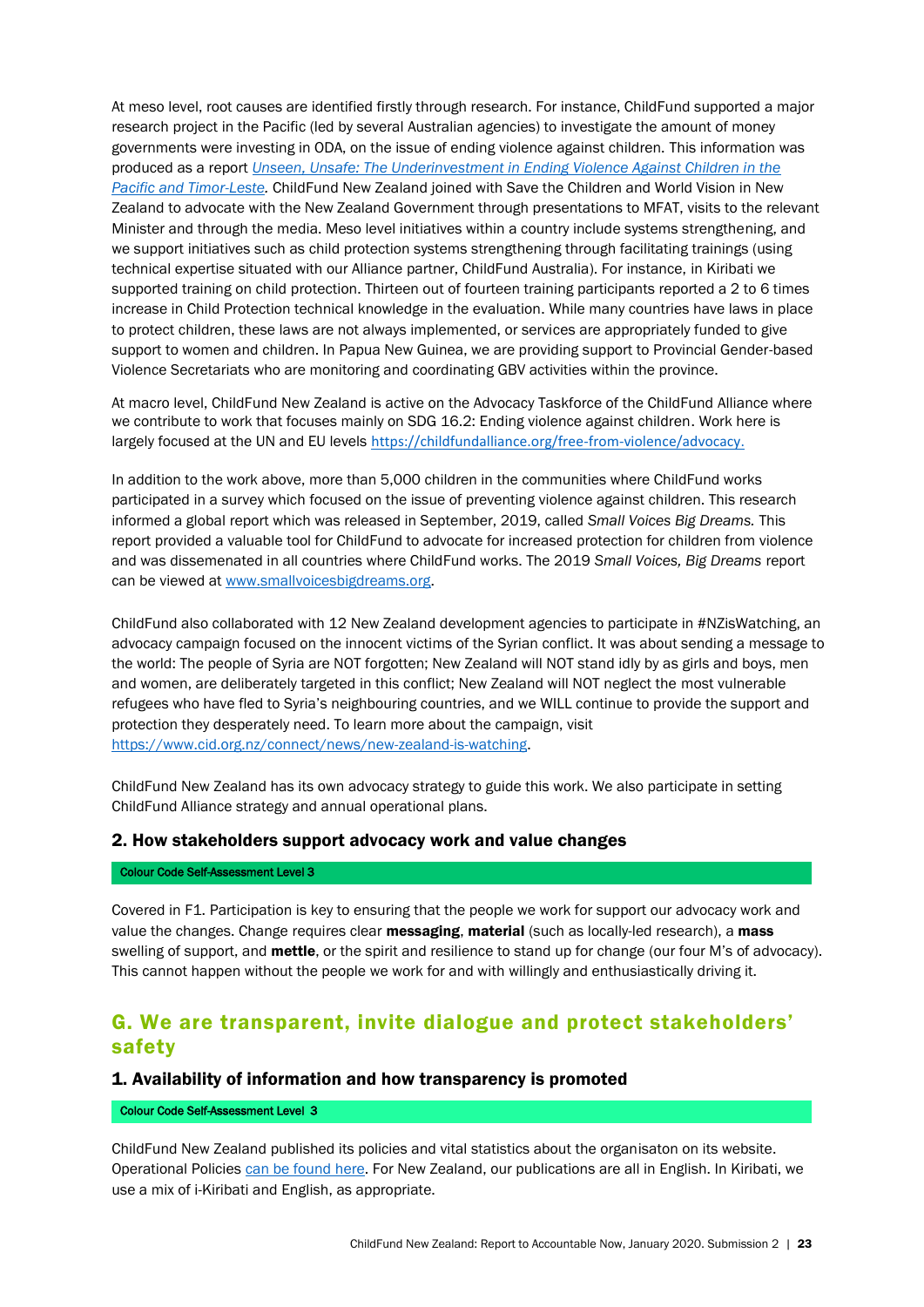ChildFund New Zealand publishes audited financial statements and statistics through our *[Annual Reports](https://www.childfund.org.nz/annual-report)*, which are available on our website. We do not publish salaries.

Our supporters are regularly updated about our work through *Thrive,* our monthly publication. [https://www.childfund.org.nz/thrive.](https://www.childfund.org.nz/thrive) This provides people with an update on our work, but also on organisational changes, such as introducing new Board members – or describing Accountable Now.

We also have a section on our website entitled *[Where Your Money Goes](https://www.childfund.org.nz/where-your-money-goes#step8806)* that outlines what supporters' funds go towards.

Staff in key positions are profiled on the website: <https://www.childfund.org.nz/childfund-staff>

#### 2. Fair pay scale policies

#### Colour Code Self-Assessment Level 2

Positions within ChildFund New Zealand have been allocated to a broad-banding system known as CareerMap©, for the purposes of fostering learning and development and managing internal and external relativity of remuneration. As positions grow in breadth, accountability and experience, the higher the career level will be.

ChildFund's CareerMap© system is based on competency-based descriptors that are articulated for each career level. These descriptors focus specifically on the current 'size and scope' of the position and not on the current incumbent in the job. This matrix is available to all staff, and at time of recruitment, the salary discussion includes a discussion on this methodology and the incumbent's positioning.

Pay structures are determined by matching jobs in each career level against appropriate market data sources. Each career level is underpinned by a market-linked pay range of 80%-110%, which provides relevant market data for jobs of equivalent 'size' in your chosen market. This provides the flexibility to reward individuals in line with their contribution and performance. The pay structure is reviewed each year to keep pace with movements in the market. We use Strategic Pay as our primary source of Not-For-Profit remuneration data.

With only 20 employees, ChildFund New Zealand does not publish pay rates. Under their Individual Employment Agreement, staff are expected to keep their salaries confidential.

#### 3. Privacy rights and protection of personal data

#### Colour Code Self-Assessment Level 3

ChildFund applies privacy rights and data protection to all user types: Our Donors, our children, our staff, and our partners. We act directly under the NZ Privacy Act 1993, and apply' in principle' the European GDPR privacy and SCO2 security audit frameworks for all of our system and process design decisions. Privacy and data protection depend on two principles: staff and user training and their actions, and the technology and information system strategies.

Staff, contractors, and third-party personnel are vetted before access is granted to any sensitive data or systems. Regular training and reminders is provided to ensure our obligations are well understood. All our data is compartmentalised so people only access the areas that they need to, this is at file access levels, and at a user access level.

Most of our data is held 'in the cloud' with industry proven providers such as Microsoft. However, for all data providers, we apply the test of GDPR compliant and SOC 2 Audited before we consider using a new provider or system.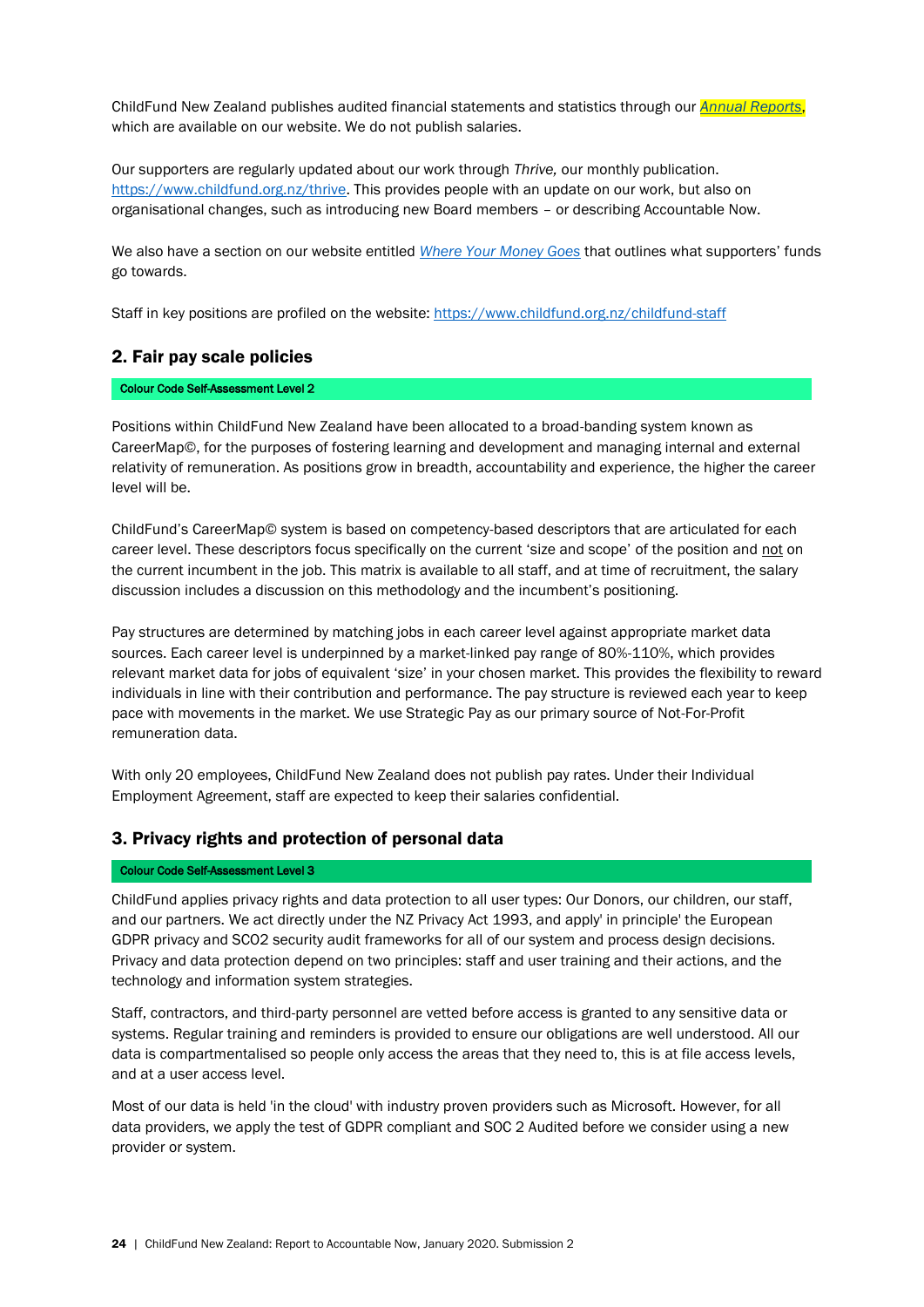To ensure transparency and accountability we use a multi-level audit and review process, to ensure no one staff member nor any provider can self-assess.

Quarterly, a full security and Payment Card Industry Data Security Standard (PCI) audit is independently undertaken and the report presented to the ChildFund Board's Risk and Audit Committee for independent review. The Commercial and Information System Director is present to answer or address questions as they arise. This ensures fully transparent governance and oversight within ChildFund. Quarterly we run data audits, PCI scans, user credential reviews, etc. to do our best to ensure the integrity of our privacy and data management. We undertake typical and regular best practices such as regular patching that is required to maintain a PCI level of security compliance.

Annually we contract accredited third-party assessors to review our security, including undertaking penetration attacks, PCI compliance that includes the storage, retrieval and destruction of electronic and physical files.

We understand that security is only as good as our user management policies. All staff, contractors and third parties that may access our data undergo full vetting. All user access is reviewed and accounts/access granted on a need-to basis. We constantly review our cybersecurity policies and tools, with a continuous security upgrade programme in place, such as disabling USB ports, monitoring emails for sensitive data (e.g. credit card details).

### 4. Largest donors and value of their contribution

#### Colour Code Self-Assessment Level 3

ChildFund New Zealand's largest donor is the New Zealand Aid Programme under the Ministry of Foreign Affairs and Trade (MFAT). In FY2019, ChildFund New Zealand received NZ\$1.4m. This was down on previous years due to the timing of tranches received from MFAT, and also because their contestable funding system changed and much of the year was spent in preparation for the five-year, multi-country programme partnership, which is the new and prefered way of working.

ChildFund also received support from our ChildFund Alliance partners, Barnfonden (NZ\$30k for our agriculture project in Kenya) and ChildFund Australia, who provide both in-kind support and match funding support for projects we work on together in Papua New Guinea.

Over the course of FY19, a number of major donors showed enthusiastic support for projects delivered in partnership with ChildFund New Zealand. All projects were derived from ChildFund's Road Maps – a methodology that has resonated strongly with supporters for its emphasis on local expertise and communityled change. The Road Map approach has been key to reporting ChildFund's work accountably and clearly to stakeholders.

Collectively, five of ChildFund's largest donors sent NZ\$87,055 to fund improved conditions in a maternal clinic and health centre in Luangwa, computers and training for rural students to undertake national exams, and access to clean water via solar-powered reticulation systems. Note that this figure includes donations made through ChildFund's *Gifts that Grow* campaign. From this campaign alone, ChildFund's five largest donors funded NZ\$35,766 in Road Map outputs (e.g. the provision of moringa trees, the repair of an ECD centre) that were put forward by ChildFund's partners in Kenya, Kiribati, Papua New Guinea, Sri Lanka, Timor-Leste, Viet Nam and Zambia.

## <span id="page-24-0"></span>Organisational effectiveness (Cluster C)

### <span id="page-24-1"></span>H. Staff and volunteers are enabled to do their best

1. Evidence that recruitment, employment and staff development is fair, transparent and in line with values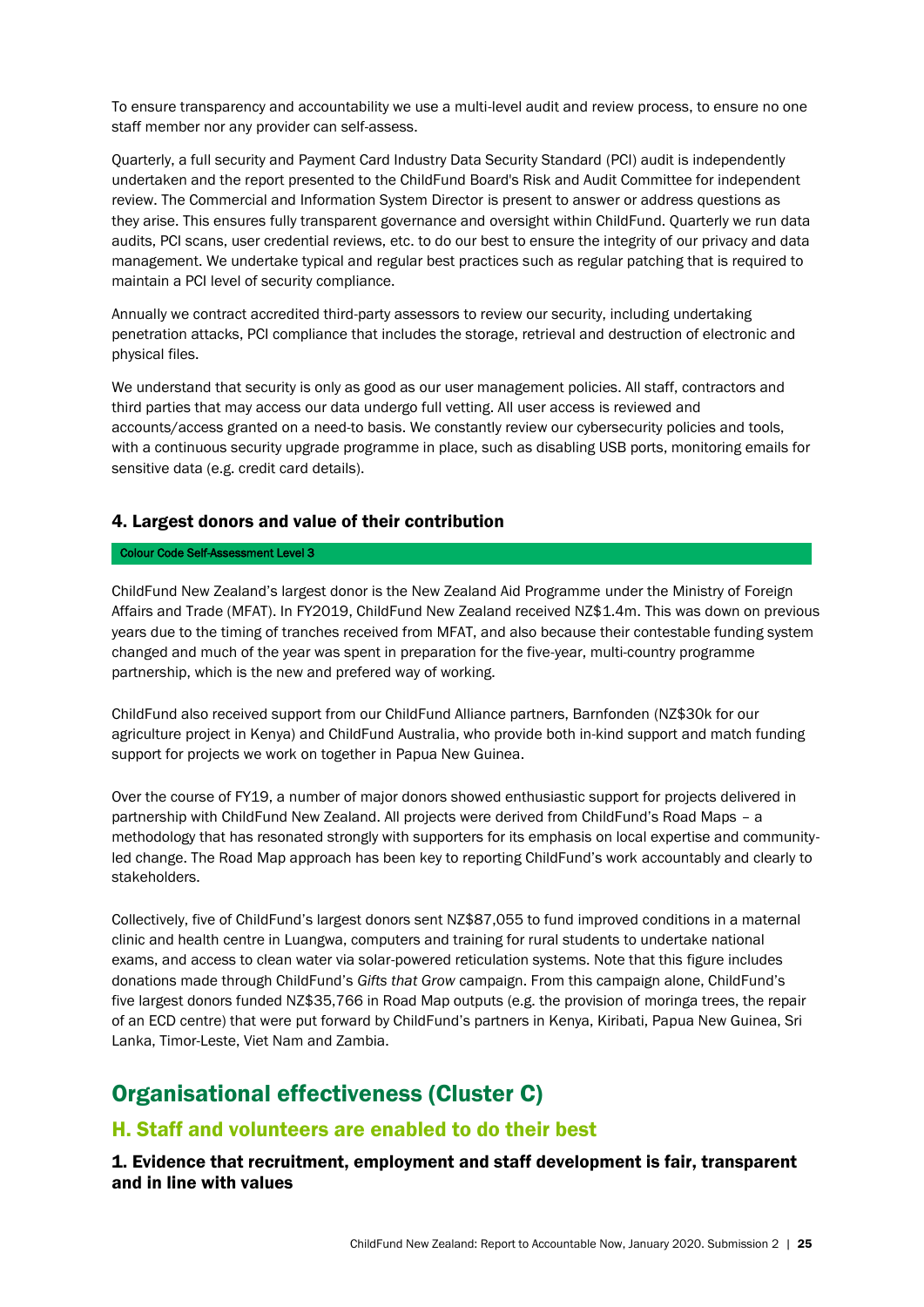#### Colour Code Self-Assessment Level 3

ChildFund New Zealand's values provide the foundation for our behaviour, decision-making and pursuit of performance goals. We have learned the importance of recruiting a team that live these values. The recruitment process always involves two senior staff on the recruitment panel, and questions help test alignment with ChildFund's values.

| We believe in partnerships | We know it takes a community (and working with others) to create solutions |
|----------------------------|----------------------------------------------------------------------------|
|                            | that help children and youth to thrive.                                    |
|                            |                                                                            |
| We are high performing     | We strive for excellence in all that we do, and work as one team that is   |
|                            | aligned and accountable: we do what we say we will do.                     |
| We challenge our           | We are curious and we learn, with an open mind to try bold new things that |
| boundaries                 | enhance outcomes for children and youth.                                   |
| We do the right thing, not | We focus on doing the right thing today, and for generations to come. We   |
| the easy thing             | have grit and courage in our approach to improving outcomes for children   |
|                            | and youth. We advocate and act when things do not allow children and youth |
|                            |                                                                            |
|                            | to thrive.                                                                 |

#### *Table 5: ChildFund New Zealand's values*

We have six people on the leadership team: The CEO, the Chief Financial Officer, Director of Engagement for Impact, Director of Impact for Programmes, Commercial and IS Director and HR Advisor.

We promote human rights in the workplace through a range of policies and diversity is specifically mentioned within our *Child Safeguarding* and *Human Resources Policies*, where we specify our commitment to equal employment opportunities.

A fair and transparent contestable process is undertaken for appointments, and when possible, we will try to promote from within. All ChildFund New Zealand employees are expected to follow professional conduct, as befitting the workplace, including signing a *Safeguarding Code*. This Code extends to volunteers, interns and contractors. As outlined in detail in the *Child Safeguarding Procedures*, ChildFund New Zealand applies robust recruitment procedures including:

- Justice Department Check (replaces criminal record police check (or alternative in some country contexts);
- At least two verbal referee checks; and
- Behavioural-based interview questions.
- Safeguarding training is given to all ChildFund staff, interns, volunteers and contractors.

#### 2. Investment in staff development and safe working environment

#### Colour Code Self-Assessment Level 3

Over the past year, ChildFund New Zealand has adopted eNPS, a method of assessing employee satisfaction based on Net Promoter Score – a feedback analysis that meaure how likely staff are to recommend ChildFund New Zealand as a place to work. A score of 10-30 is considered good. We do this survey every three months.

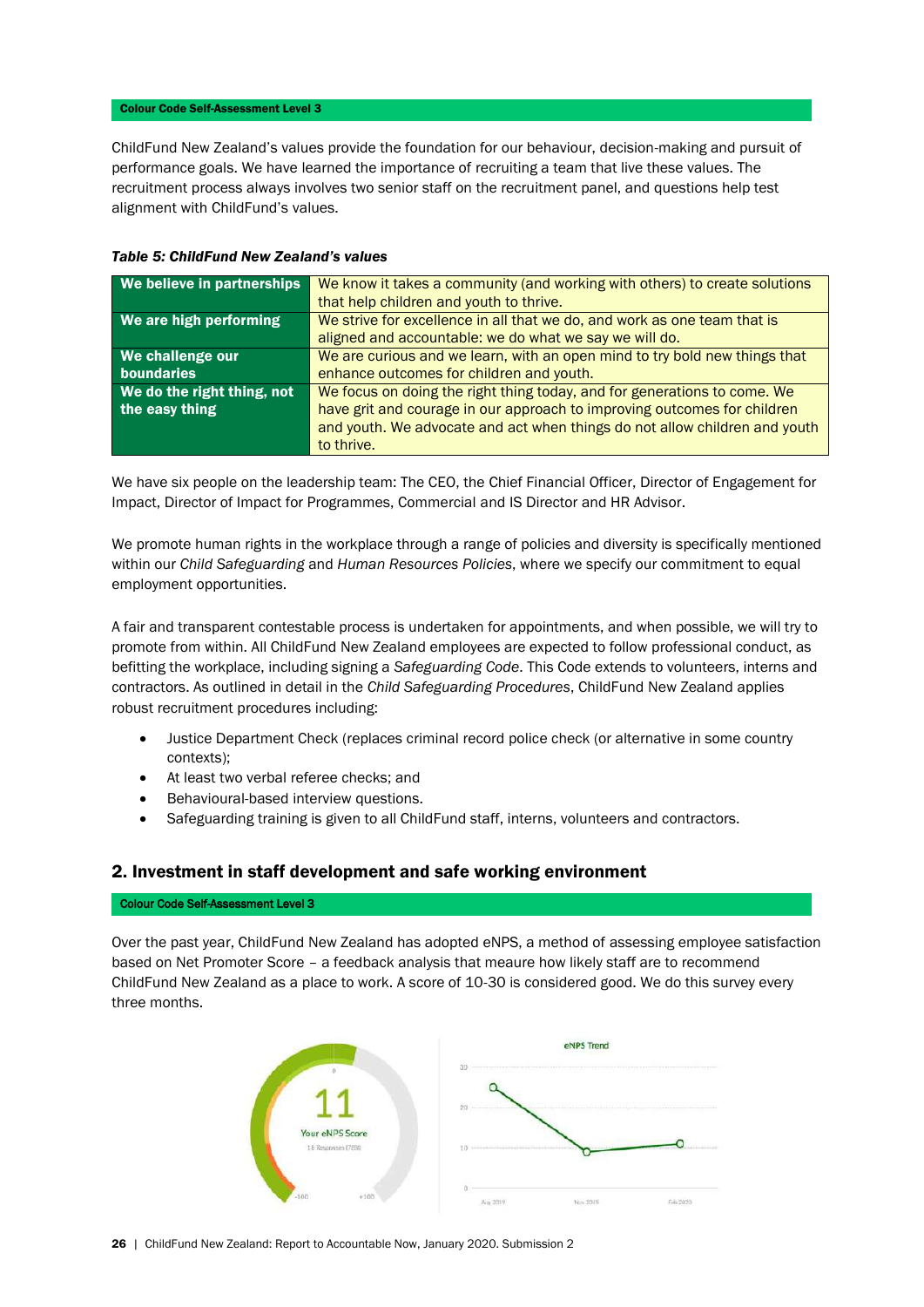The Bamboo HR system we utilise allows us to create performance objectives and to track the status of the objectives, which are visible to the entire team. Performance assessments are conducted quarterly, and are integrated with peer assessments.

We have been working on a staff development system that identifies the current skill set across the team, including things that are utilized, hidden, or of interest. This will allow us to establish ways to measure particular skills relevant to ChildFund. From the initial assessment, we will create a developmental plan to enhance the team's skills. We'll then use this information to help shape the overall team for the future of how we work. This project will be completed in the forthcoming year. This will be supported by an annual budget allocation for staff training (around NZ\$60,000).

In November the ChildFund New Zealand Board engaged an external consultant to review our health and safety operational practices. Safe365 – an online Health and Safety tool – was used as a framework to conduct the review. The findings suggest that ChildFund New Zealand's strengths are in the level of reporting provided to the Board and positive workforce engagement (mainly for employees travelling overseas) and culture and behaviours. Two key areas for improvement were in the documentation of systems, and in developing a robust emergency response plan. As well as this work, all employees and managers, as well as the Board, will undergo an updated induction process as well as complete training on managing risk.

ChildFund institutes a robust travel safety procedure. All staff are required to complete a travel safety briefing prior to departure, and receive a travel briefing in-country. We commission the services of [International SOS](https://www.internationalsos.com/) to provide 24/7 medical and travel security assistance. Covid-19 preparedness has tested this system.

See J2 for an update on HR policies.

### <span id="page-26-0"></span>I. Resources are handled effectively for the public good

#### 1. Acquisition of resources in line with values and globally-accepted standards

#### Colour Code Self-Assessment Level 4

ChildFund New Zealand works to the ChildFund Alliance Corporate Relations Principles and Guidelines. It includes, for instance, that Childfund will not enter into contractual or strategic relationships with tobacco, gambling or firearms companies. We also have a [Non-Development Activity Policy](https://media.childfund.org.nz/files/ChildFund-Company-Operation-Policies-2.pdf#page=24) which commits ChildFund to its status as a non-political, non-religious organization.

ChildFund adheres to the Fundraising Institute of New Zealand's Code of Ethics and Professional Conduct, the ChildFund Alliance Fundraising Standards; and the Council of International Development's Public Engagement Principles. This includes, for instance, a tool for explaining how Childfund might use images and stories, and a documented permission process. ChildFund adopts a position of respect and integrity in communicating with and about other non-governmental organisations and other actors in the international development sector.

All appeals are passed through a number of checks, including CEO sign-off, to ensure they are accurate and appropriate. The Road Map approach enables us to be clear about what we fundraise for and through it, we communicate to our donors how their contributions are part of a bigger plan we have set with the community.

### 2. Monitoring progress against strategic objectives, and resources re-allocated to optimise impact

#### Colour Code Self-Assessment Level 3

ChildFund New Zealand has a [Strategic Plan 2017-2027.](https://media.childfund.org.nz/files/8.-ChildFund-Strategy-to-2027-W3.pdf) Such a long-term plan acts as a guide, not a blueprint. Some adjustments include the emphasis we are placing on what we call Mode 2 business models. This includes finding new ways of funding and engaging with communities beyond traditional philanthropic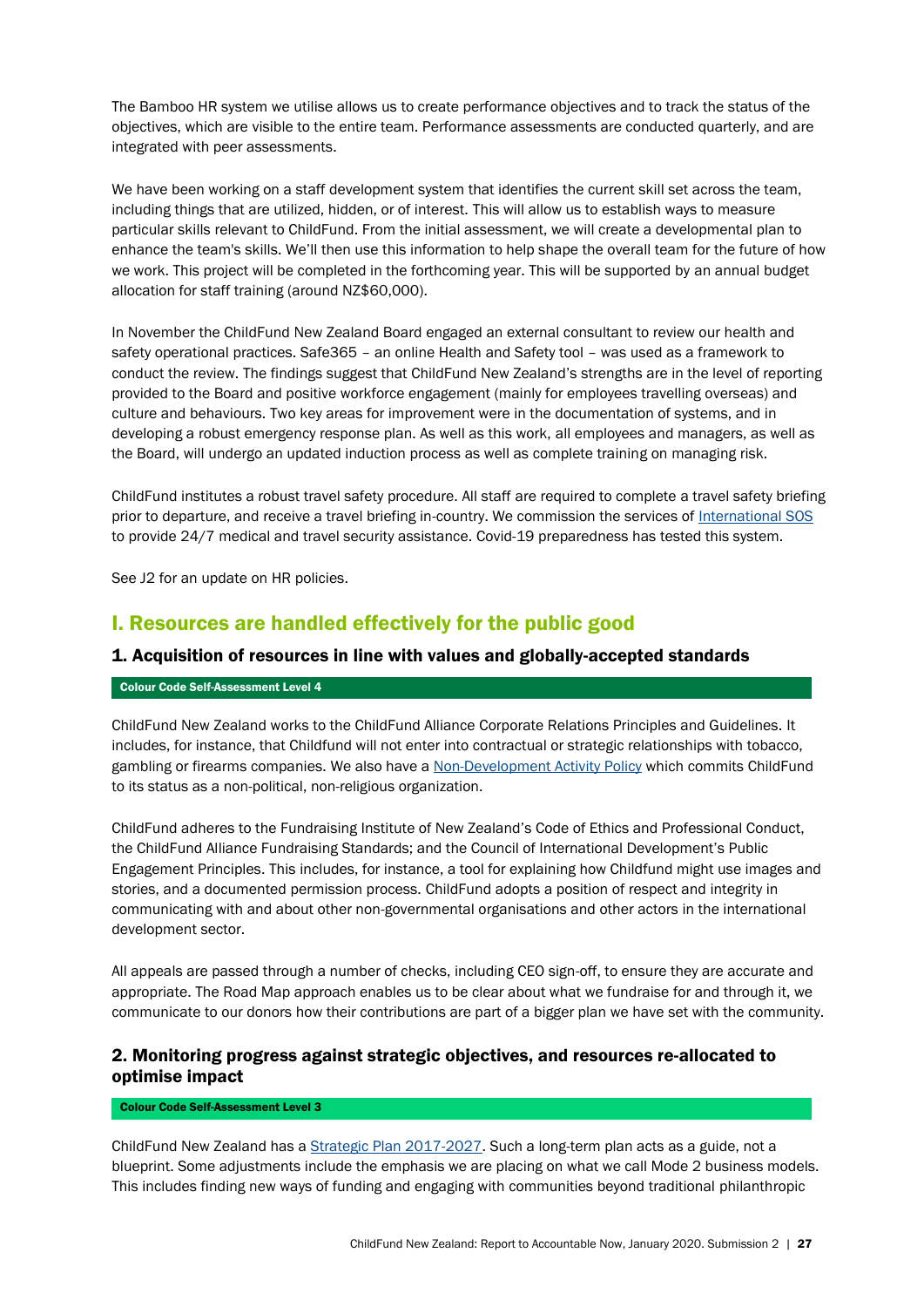models and exploring new means of delivering impact. Impact Investing falls under Mode 2, and we have been seeking guidance from a raft of specialists experienced in this model to develop an initial pilot.

Progress is continually measured against strategic objectives, but also against Road Map achievements. A new Score-card Reporting System is currently being developed. It will look at how achievements and progress against the Strategic Plan can be better reported to the Board and stakeholders.

ChildFund New Zealand's annual plans and budgets cascade out of the Strategic Plan. Each Leadership Team member and staff member has a series of KPIs they are expected to report on and deliver to. These are reported to the Board each month through a written report. Any issues can be raised or discussed at the six-weekly Board Meeting.

A five-year budget is set by the organisation. This is approved by the Audit and Risk Committee of the Board. Quarterly rolling budgets allow us to adapt the budget to optimise impact, as opportunities arise.

Management software registers all transactions and compares against budget, enabling the issuing of budget monitoring reports and quantitative and qualitative management indicators.

#### 3. Minimising the risk of corruption, bribery and misuse of funds

#### Colour Code Self-Assessment Level 3

ChildFund takes corruption, bribery and misuse of funds very seriously. We expect our ChildFund Alliance partner to also perform scrupuously in this regard. We have clear Whistleblower policies and when these are activated, the Assurance team of our Alliance partner will investigate in alignment with their policy and proceedures. If, upon receiving their report, we require further investigation, we have the right to dig-deeper using external forensic auditors. This situation did come to pass in 2019 in one of our project areas. ChildFund New Zealand immediately notified the donor whose funds were affected, and engaged an external audit firm to conduct a forensic investigation with the full support of the ChildFund Country Office and local partner. As a result, three people were dismissed from their roles with the local partner, and financial processes were immediately reviewed and stepped-up. The donor was fully briefed throughout the process and the losses incurred were made-good. This was a valuable case to test the system, and we were appreciative of the way each partner upheld their role (according to the proceedural guidelines) and followed due process.

ChildFund New Zealand has a [Delegated Financial Authority statement,](https://media.childfund.org.nz/files/B1.8_Financials-Delegations-Policy.pdf) a [Misuse of Funds Policy,](https://media.childfund.org.nz/files/Company-Operation-Policies-March-2020.pdf#page=40) [Credit Card](https://media.childfund.org.nz/files/Company-Operation-Policies-March-2020.pdf#page=43)  [Policy,](https://media.childfund.org.nz/files/Company-Operation-Policies-March-2020.pdf#page=43) [Foreign Exchange Risk Management Policy,](https://media.childfund.org.nz/files/Company-Operation-Policies-March-2020.pdf#page=45) [Service Providers PCI DSS Compliance Policy,](https://media.childfund.org.nz/files/Company-Operation-Policies-March-2020.pdf#page=57) and a [Whistle-Blower Policy.](https://media.childfund.org.nz/files/Company-Operation-Policies-March-2020.pdf#page=48)

Internally, ChildFund New Zealand has a financial sign-off system whereby authorised budget-holders sign off on all invoices relevant to their department, which are counter-signed by the finance manager. All payments are lodged with the bank, and a further two-person sign-off system is applied. All incurred expenses are subject to strict budgetary control, with any deviations requiring prior approval of the amount incurred. ChildFund New Zealand uses NAV as a financial management tool.

ChildFund's audited financial statements are audited by a reputable firm (KPMG) and are presented annually to Charities Services, Ngā Ratonga Kaupapa Atawhai, the part of the New Zealand Department of Internal Affairs which administers the Charities Act 2005.

The financial statements are [published on their website](https://www.register.charities.govt.nz/Charity/CC10081) and are summarised in our [Annual Reports.](https://www.childfund.org.nz/annual-report)

Project funds transferred overseas to local CBO partners or Country Offices are made according to an established procedure that includes prior justification of the funds requested, a comparison with the approved budget, and any reporting stipulated as a prerequisite prior to further tranches being remitted.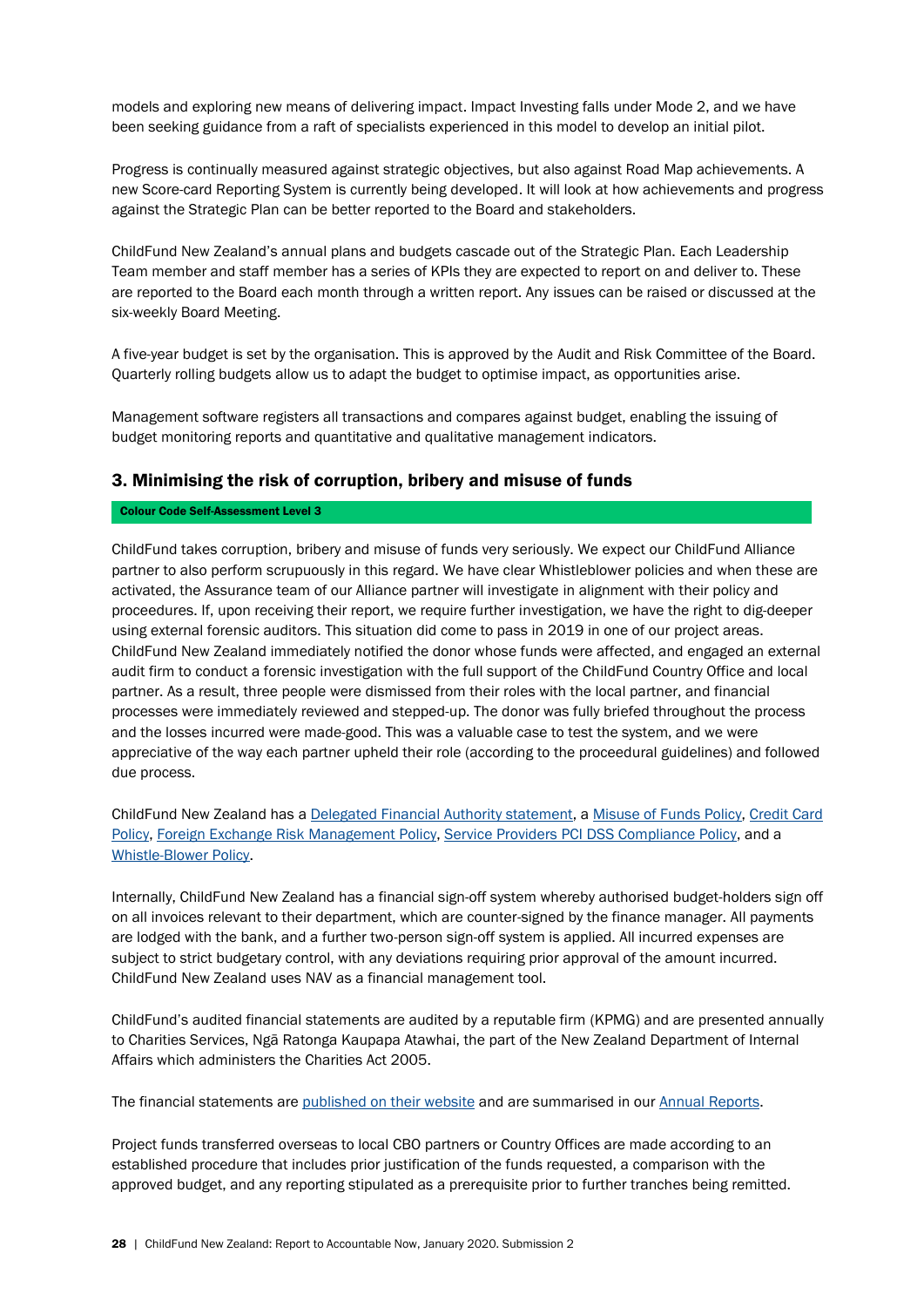ChildFund Kiribati's accounts are prepared locally and reconciled monthly in New Zealand. Over the past year, two trainings have been given to key staff involved in financial control roles.

ChildFund New Zealand performs financial spot checks on our Road Map country partners following a documented process. Our ChildFund Alliance partners provide management oversight, and send us the audited accounts annually.

### <span id="page-28-0"></span>J. Governance processes maximise accountability

### 1. Governance structure and what policies/practices guide replacing and recruiting new trustees/board members

#### Colour Code Self-Assessment Level 2

The membership of ChildFund's Board is governed by the [Childfund New Zealand Constitution.](https://media.childfund.org.nz/files/Constitution-of-ChildFund-New-Zealand-Limited-10-Dec-2018-Final.pdf) Membership is by application.

The Board is appointed on a skills requirement basis. Board members can serve a maximum of two, four year terms. New Board members are recruited through advertising led by the Appointments and Human Resources Committee and are advertised through the Institute of Directors and other websites. This year, three new directors were recruited with an emphasis on building the diversity of the Board. Members' profiles are publicised on the website<https://www.childfund.org.nz/board>

ChildFund is not a fund-paying membership organisation. It has three members including former Board members to whom the Board reports each AGM, and who hold the Board to account. The Board is responsible for receiving and considering the annual financial report, appointing auditors, approving the strategy, risk management, and appointing the office of Director and CEO. The Chair of the Board is currently a paid position but all other positions are voluntary. The CEO and Leadership Team join Board meetings as appropriate. No staff may be a member of the Board.

The Board's governance covers ChildFund New Zealand and ChildFund Kiribati. ChildFund Kiribati has its own Executive Committee comprising i-Kiribati representatives. The Executive Committee's role is spelt out in the [ChildFund Kiribati constitution](https://media.childfund.org.nz/files/Constitution-of-ChildFund-Kiribati-25-Nov-2016.pdf) under Section 12, and is to:

- ensure integrity and governance of processes of the Executive
- maintain regular dialogue with programme manager (country director)
- advise the programme manager (country director) on future strategic direction
- maintain regular dialogue with programme manager on operational matters
- direct concerns to the Chair, CFNZ Board
- facilitate Executive Committee meetings in accordance with the Constitution
- facilitate communication with key stakeholders for the country director
- provide cultural references and cultural advice on appropriateness of programs
- provide policy advice.

The ChildFund New Zealand Board is represented on the ChildFund Alliance Board. The Chair of the ChildFund New Zealand Board is currently the Chair of ChildFund Alliance.

### 2. Board oversight of policies, resource allocation, potential risks and processes for complaints and grievances

Colour Code Self-Assessment Level 2

The Board Appointments & HR Committee are currently working through a review of the following policies:

- Harassment approved 2019
- Bullying (new) approved 2019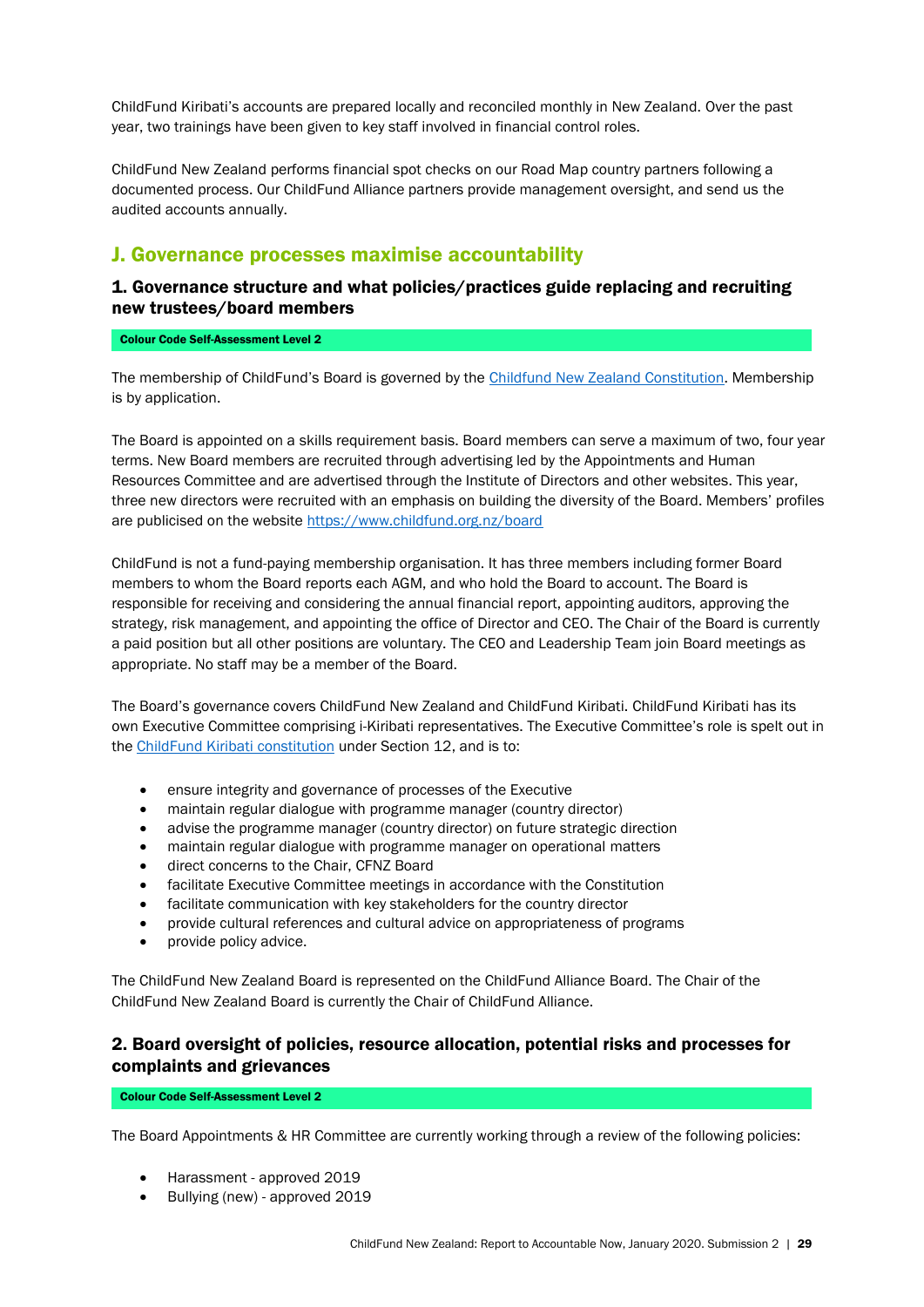- Family violence approved 2019
- Return to Work
- HR policy
- Health & safety management
- Whistleblower

There are clear lines of delineation between the governance (board) and operational (CEO) roles, outlined in the Delegated Financial Authorisation Policy. The Board, management and staff understand their roles and responsibilities, as communicated in the Board Charter, job descriptions, and orientation conducted to staff and Board by the CEO.

The Board oversees Governance Policies and ensures the CEO has appropriate Operational Policies, and that the review schedule (stated in the Policy Handbook) is followed.

The Board meets every six weeks and has two committees: the Audit and Risk, and Appointments and HR Committees.

The Strategic Plan is the document that guides staff and has clear target deliverables. As noted previously, these cascade to an operational plan and individual performance and development plans for staff, which are reported on in the monthly Board Report.

ChildFund New Zealand publishes the contact details and process for issuing a complaint on the [ChildFund](https://www.childfund.org.nz/code-of-conduct)  [New Zealand website](https://www.childfund.org.nz/code-of-conduct) and in the [Annual Report.](http://www.childfund.org.nz/annual-report) People can also lodge a complaint through the Council for International Development. If a complaint is received, ChildFund New Zealand follows its Complaints Handling Process. No Board-related complaints have been lodged, or any complaints that need escalating to Board level.

Within Kiribati, ChildFund ensures that stakeholders, such as youth attending our training programmes, know who they can go to with any concerns (e.g. notice on the board of the Youth Learning Centre, pictured above). They are assured that complaints will be handled confidentially. No complaints have been received in 2017- 18, or subsequently up until the time of publishing this submission.

### 3. Processes and mechanisms to handle complaints (internal and external)

Colour Code Self-Assessment Level 3

<span id="page-29-0"></span>**EXTERNAL:** As noted above, ChildFund New Zealand's complaints processes can be found [on our website,](https://www.childfund/org.nz/code-of-conduct) and in our [Annual Report.](http://www.childfund.org.nz/annual-report) This includes email addresses and phone numbers for standard complaints, child safeguarding complaints, and Code of Conduct complaints. This is regularly reviewed to ensure complaints are appropriately addressed. ChildFund has a Whistle-blowing Policy, Harassment and Complaints Policy, Complaints Escalation Handling Policy, and a Child Safeguarding Policy. In-country complaints are handled through the ChildFund Alliance member's Policy and Procedures. These are in place in all of the offices we work with.

For the purposes of this report, the period covered is 1 July, 2018 to 30 June, 2019. In this period 195 complaints were registered, an increase of 85 over those registered in the previous year. On three occasions financial billing issues hit supporters through the year generating over 100 complaints. Almost across the board the number and percentage of complaints in each area have reduced relative to 2017-18 (110). These complaints were all individual donors. No complaints were received from our programmes.

Complaints are recorded in ChildFund's Customer Relationship Management (CRM) tool and reviewed monthly. The four main types of complaints in this period were:

- 1. Billing system issues contributed to the higher volume of complaints in the 2018-19 year with 107 being received, 55%.
- 2. Complaints regarding sponsorship, including Child Changes, Child Departures and Child Communications led to 28 complaints, 14%